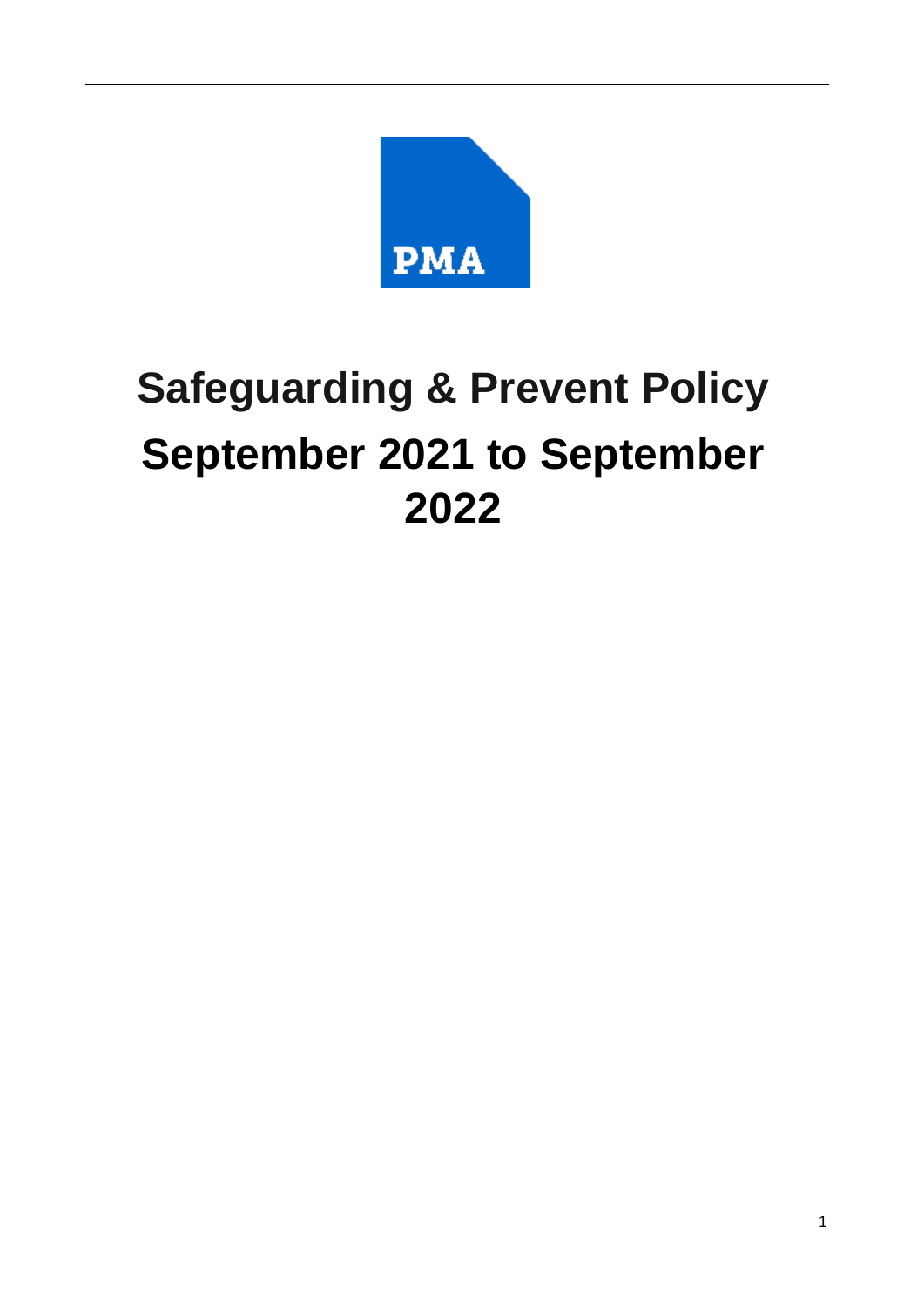# **Contents**

| 1. |                                                                    |  |
|----|--------------------------------------------------------------------|--|
| 2. |                                                                    |  |
| 3. |                                                                    |  |
| 4. |                                                                    |  |
| 5. |                                                                    |  |
| 6. |                                                                    |  |
| 7. |                                                                    |  |
| 8. | Educational Visits and Work PlacementsError! Bookmark not defined. |  |
| 9. |                                                                    |  |
|    |                                                                    |  |
|    |                                                                    |  |
|    |                                                                    |  |
|    |                                                                    |  |
|    |                                                                    |  |
|    |                                                                    |  |
|    |                                                                    |  |
|    |                                                                    |  |
|    |                                                                    |  |
|    |                                                                    |  |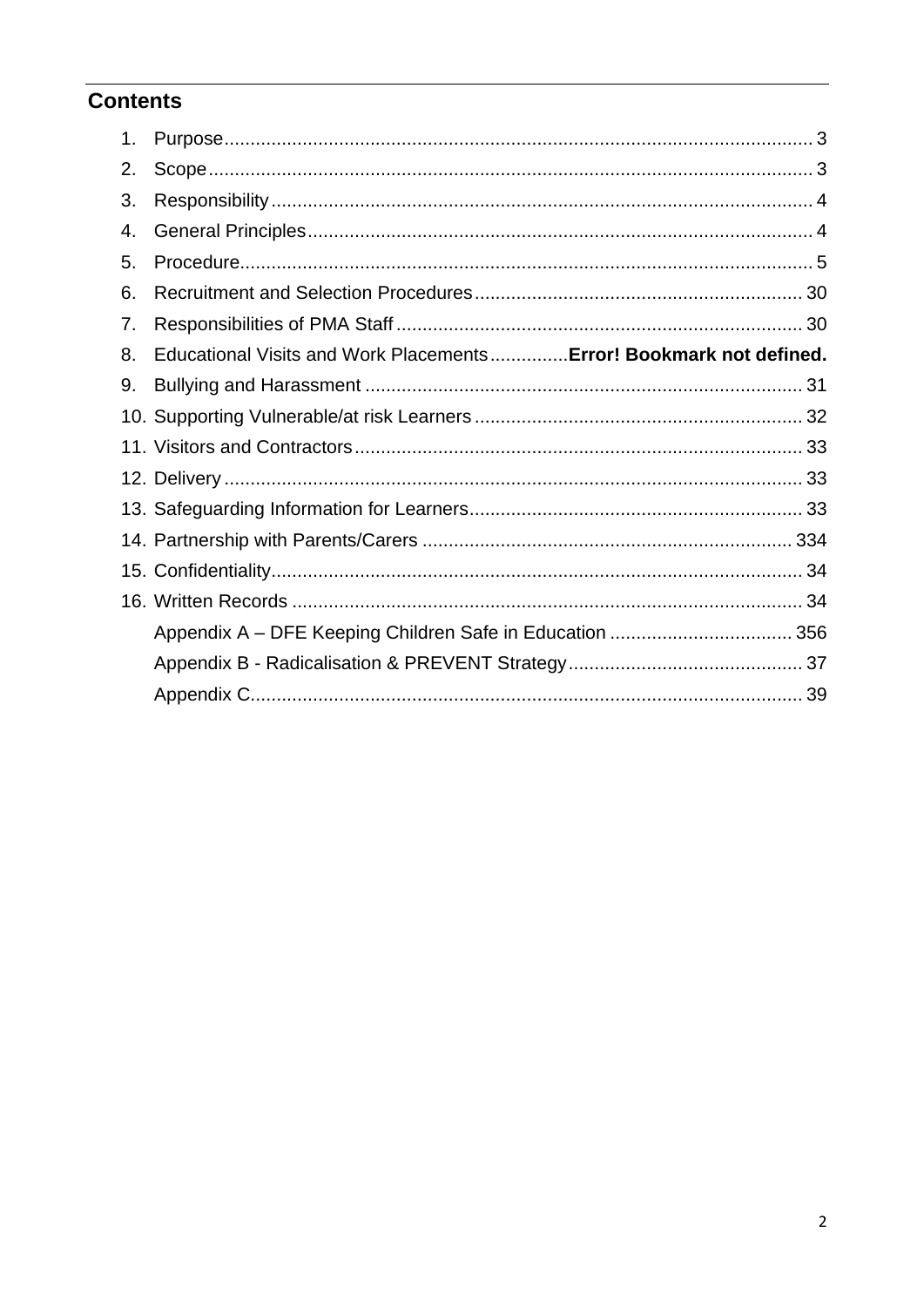# <span id="page-2-0"></span>**1. Purpose**

Safeguarding and promoting the welfare of children is **everyone's** responsibility. **Everyone** who comes into contact with children and their families and carers has a role to play in safeguarding children. In order to fulfil this responsibility effectively, all professionals should make sure their approach is child-centred. This means that they should consider, at all times, what is in the **best interests** of the child.<sup>1</sup>

The purpose of the Safeguarding Policy, Procedures and Training are to ensure the PMA provides a safe environment for children, young people and adults at risk to learn. The PMA is committed to:

- a. Raising the awareness and identification of children or adults at risk who are at risk of significant harm and providing clear procedures for reporting concerns.
- b. Raising the awareness of young people and adults at risk, including the importance of staying safe on-line.
- c. Establishing procedures for reporting and dealing with allegations of abuse against members of staff.
- d. The safe recruitment of staff.

# <span id="page-2-1"></span>**2. Scope**

No single professional can have a full picture of a child's needs and circumstances. If children and families are to receive the right help at the right time, **everyone** who comes into contact with them has a role to play in identifying concerns, sharing information and taking prompt action.

This policy applies to all PMA staff, whether teaching, administrative, management or support, as well as to volunteers. The word "staff" is used to denote all these groups.

PMA staff will follow the guidance outlined in the safeguarding procedure.

The PMA has a statutory and moral duty to promote and safeguard the welfare of all our learners under the age of 18 and Adults at risk receiving education and training at the PMA. This includes protecting them from situations where they may be abused.

The policy applies to all learners under the age of 18 years of age, all adults at risk, all learners over the age of 18 where there are minors in the household and abuse is disclosed and all staff without exception. The policy is also applied to all visitors and contractors to the PMA. The policy applies to all PMA sites and community venues.

<sup>&</sup>lt;sup>1</sup> DfE Keeping children safe in education September 2021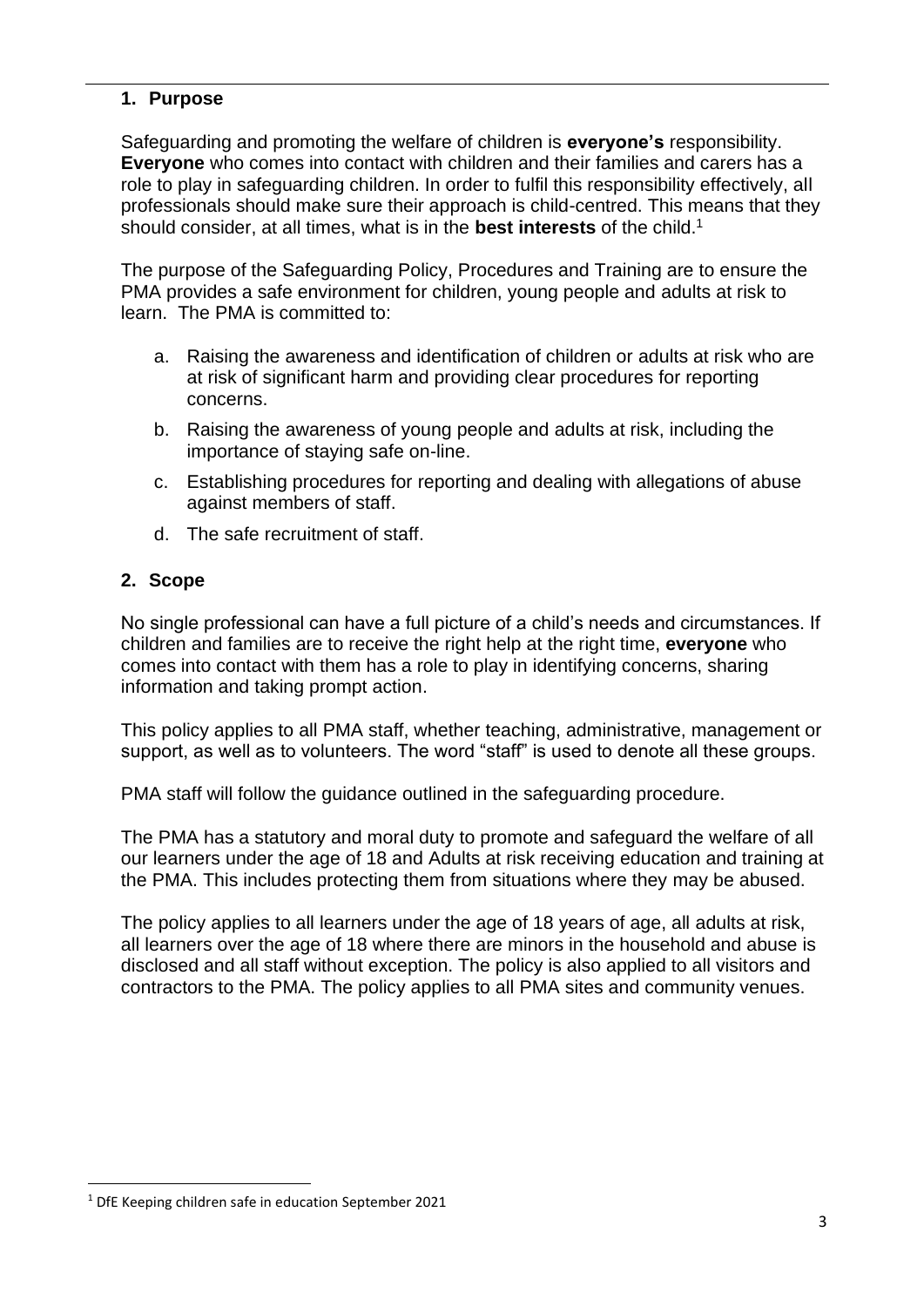# <span id="page-3-0"></span>**3. Responsibility**

The policy ensures all disclosures are referred to the Designated Safeguarding Officers, where they will be acted upon accordingly.

Operational responsibility for the implementation of the policy lies with the Head of Business Operations. This policy will be monitored by the Governance Board and the Head of Business Operations at appropriate intervals and will be reviewed on a regular basis.

Any changes or addendums in response to changes in year will be agreed by the Governance Board and shared with staff and via the PMA communications.

The Safeguarding Team will meet monthly to discuss any issues, and update on individual learners, and where appropriate updates from Channel Panel meetings including the Prevent strategy and local pertinent information available to the PMA.

The Client Services Director and Operations Director have overall responsibility for Safeguarding.

# <span id="page-3-1"></span>**4. General Principles**

- 4.1 The PMA recognises that it has a statutory obligation under the Children Act 1989, the Children Act 2004, section 175 Education Act 2002, section 55 of the Borders, Citizenship and Immigration Act 2009, Keeping Children Safe in Education Sept 2021, which has been extended to cover 6-19 academies and apprenticeships, referencing the Education and Training (Welfare of Children) Act 2021 to safeguard and promote the welfare of its individuals. This document offers guidance and outlines procedures that should be followed in all cases of suspected abuse and situations of serious risk. It applies to all individuals under the age of 18 or those over 18 who are considered to be "adults at risk". Adults at risk are people aged over 18 who are affected by mental ill health, have a learning difficulty or disability, or a physical disability or impairment.
- 4.2 Safeguarding and promoting the welfare of children is defined as protecting children from maltreatment; preventing impairment of children's health or development; ensuring that children grow up in circumstances consistent with the provision of safe and effective care; and taking action to enable all children to have the best outcomes.
- 4.3 In relation to adults at risk the government set out key principles in The Care Act 2014<sup>2</sup> (Chapter 14).
- 4.4 The PMA also recognises its responsibility to safeguard children and adults at risk in the wider community. For instance, if an individual has younger siblings or an adult at risk within their family.
- 4.5 This policy applies to all "children" i.e. young persons under the age of 18 years or those over 18 considered to be an adult at risk.

<sup>2</sup> http://www.legislation.gov.uk/ukpga/2014/23/pdfs/ukpga\_20140023\_en.pdf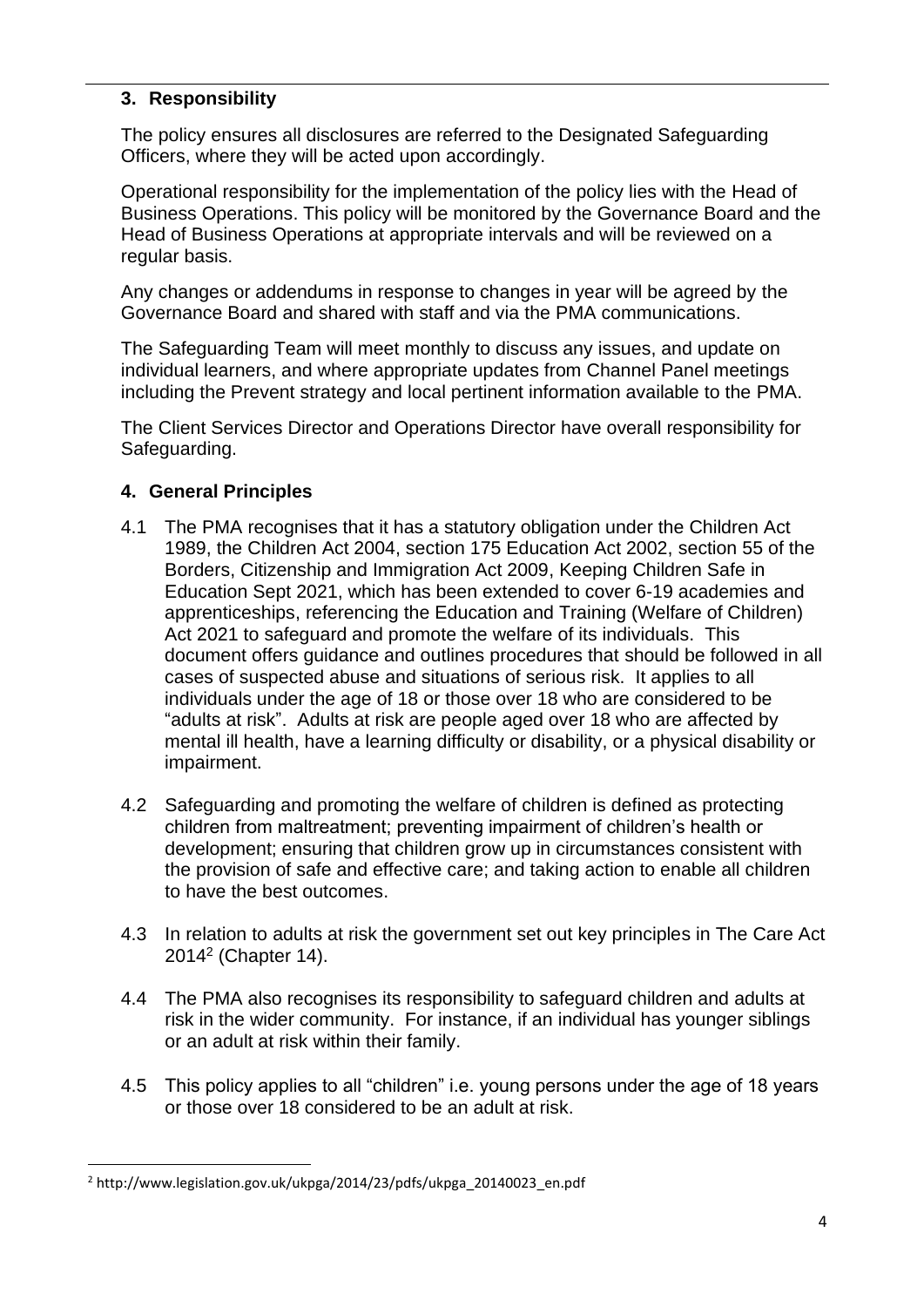4.6 The welfare of the child/learner is, at all times, of paramount importance, irrespective of where any harm takes place.

# <span id="page-4-0"></span>**5. Procedures**

Throughout the Safeguarding Policy and Procedures, references are made to 'children and young people', this term is used to mean 'those under the age of 18'. The PMA recognises that some adults are also vulnerable to abuse, hence this policy will also refer to adults at risk. The PMA is committed to ensuring that we:

- a. Provide a safe environment to learn, onsite and remotely, for children, young people and adults at risk.
- b. Identify children, young people and adults at risk who may benefit from early help. Ensure the appropriate staff and/or external agencies are involved in an early help assessment.
- c. Identify children, young people and adults at risk who are suffering, or likely to suffer significant harm, and take appropriate action to see that such children, young people and adults at risk are kept safe, both at home, in the workplace and at the PMA.
- d. Establish clear procedures for reporting and dealing with allegations of abuse.
- e. Establish a clear training schedule to ensure all staff are trained and familiar with the Safeguarding Policy and Procedures.
- f. Provide appropriate support to learners who have been abused. For example, signposting them appropriately to other services.
- g. Establish clear procedures for reporting and dealing with allegations of abuse against members of staff.
- h. Establish the safe recruitment of staff (including volunteers) in compliance with the Disclosure and Barring Service (DBS) regulations, including DBS checks and additional barring checks to ensure that staff are not prohibited from teaching as well as obtaining and checking of references and identity checks.
- i. Ensure all staff who work for The PMA are made aware during induction, of the Sexual Offences Act 2003 and that it is an offence for a person over the age of 18 to have a relationship with a child under the age of 18 where that person is in a position of trust in respect of that child, even if the relationship is consensual. This applies where the child is in full-time education and the person works at the same establishment as the child, even if he/she does not teach the child.

In developing the Safeguarding Policy, the PMA have consulted with and taken into account, guidance issued by the Department for Education (DfE), the NSPCC, CEOP, UK Council for Child Internet Safety (UKCCIS) the FE/HR Regional Prevent Co-ordinators and Prevent.

The PMA will refer concerns that a child, young person or adult at risk is at risk of significant harm to Social Care and/or the Police.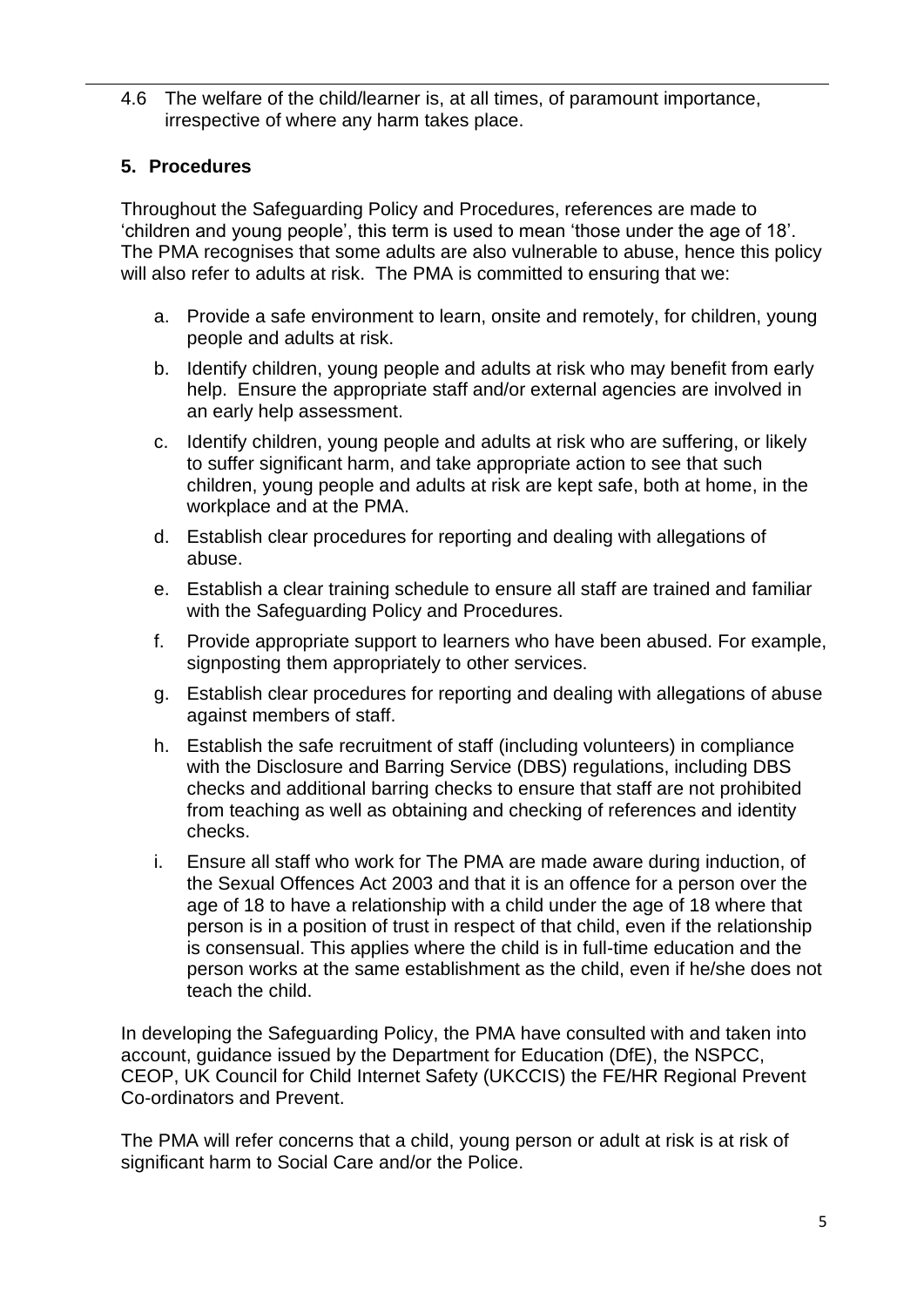# **Designated Staff with Responsibility for Child Protection**

There will be a member of the PMA Management Team, with lead responsibility for child protection and adult at risk protection who reports to the Senior Directors. The designated member of staff with lead responsibility for child protection and adult at risk protection is the Head of Business Operations, assisted by, the Deputy Safeguarding Officer. All Designated Safeguarding Officers will be required to update their training every 2 years.

All staff undergo safeguarding and child protection training at induction; all staff receive training annually to ensure they are equipped with the skills and knowledge to safeguard children effectively. Refresher and update training takes place throughout the year if appropriate.

The governing body and the Senior Leadership Team (SLT) will receive on a quarterly and annual basis, a report on safeguarding issues and duties discharged. The designated member of staff with lead responsibility for child protection and adults at risk protection is responsible for reporting deficiencies in procedure or policy identified by regional Safeguarding Partnerships (or others) to the governing body at the earliest opportunity.

# **Designated Member of Staff with Lead Responsibility**

The Head of Business Operations has the lead responsibility for safeguarding and child protection and has a key duty to take lead responsibility for raising awareness with staff of issues relating to the welfare of children and young people, and the promotion of a safe environment for the children and young people learning within the PMA.

The Head of Business Operations has undertaken Advanced Safeguarding for Designated Safeguarding Leads. The Director and wider team and will receive refresher training at least every 2 years as well as regularly monitoring developments surrounding safeguarding and child protection.

The designated Safeguarding Officer is responsible for:

- a. Overseeing the referral of cases of suspected abuse or allegations to Social Care.
- b. Identifying deputy designated safeguarding leads and ensure they are appropriately trained.
- c. Ensure the designated safeguarding lead and or a deputy is available in PMA to discuss safeguarding concerns.
- d. Ensuring that adequate and appropriate cover is available for out of hours activities.
- e. Providing advice and support to other staff on issues relating to child protection.
- f. Maintaining a proper record of any child protection referral, complaint or concern, even where that concern does not lead to a referral (see section 16 Confidentiality and section 17 Written Records).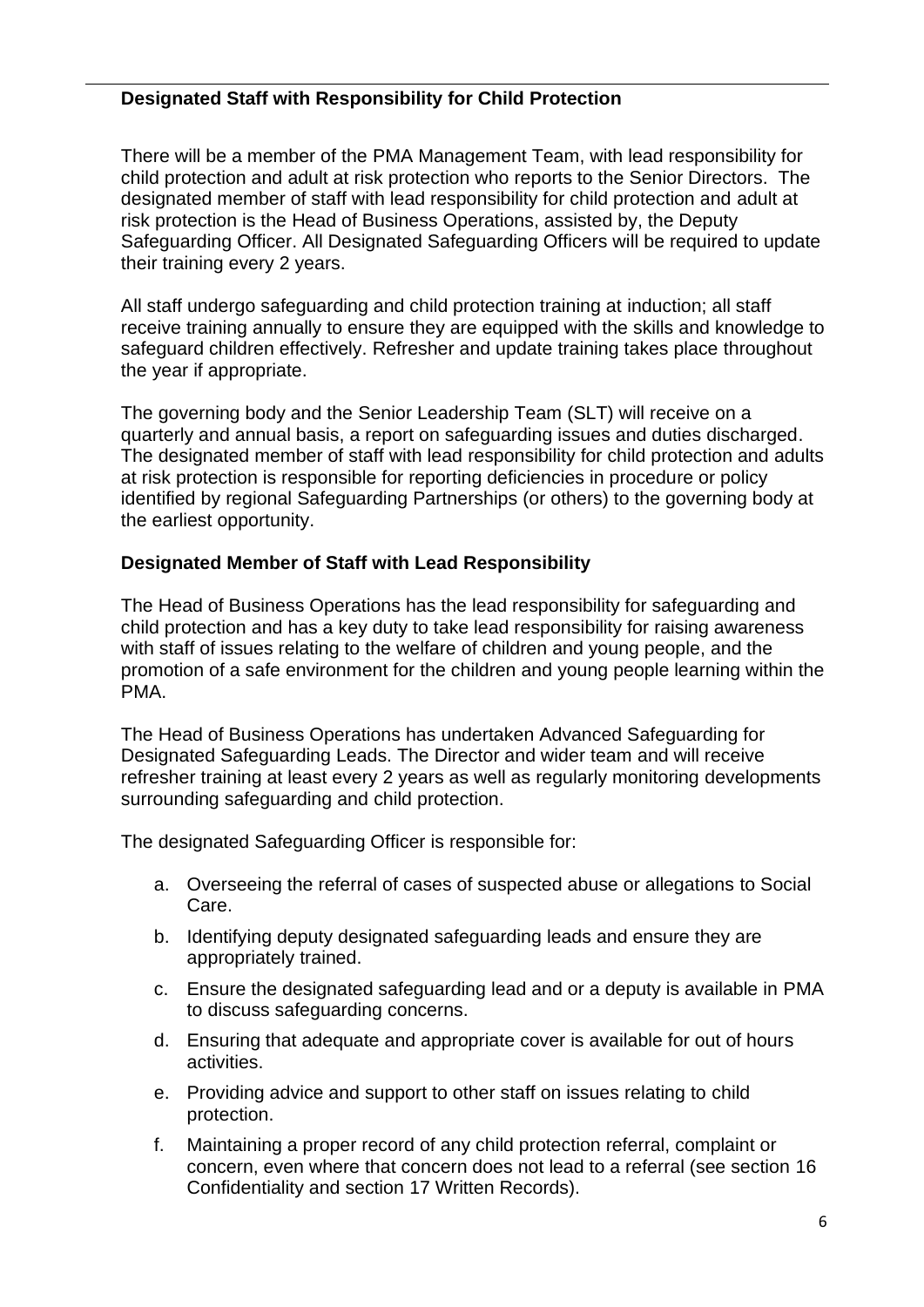- g. Liaising with the Senior Directors and Governors in relation to ongoing enquiries under Section 47 of the Children Act 1989 and police investigations.
- h. Ensuring that parents of children and young people within the PMA are aware of the PMA's Safeguarding Policy.
- i. Liaising with the relevant local authority, and other appropriate agencies.
- j. Liaising where appropriate with secondary schools which send learners to the PMA to ensure that appropriate arrangements are made for the learners.
- k. Liaising with other providers when a learner leaves to join another provider to ensure their child protection file is transferred to the new provider as soon as possible, ensuring secure transit, and confirmation of receipt.
- l. Liaising with employers and training organisations that receive children or young people from the PMA on long term placements or employ learners as part of their apprenticeship to ensure that appropriate safeguards are put in place.
- m. Ensuring that staff receive appropriate training in child protection issues and are aware of the PMA child protection procedures.

# **Designated Staff Members**

The other designated member of staff with responsibility for safeguarding issues is the Deputy Safeguarding Lead.

These designated staff members:

- a. Report to the senior member of staff with lead responsibility
- b. Will know how to make an appropriate referral
- c. Will ensure that all referrals to Social Care / Police will be made verbally and/or via the appropriate referral form as directed by the Local Safeguarding Partnership.
- d. Will be available to provide advice and support to other staff on issues relating to child protection
- e. Have particular responsibility to be available to listen to children and young people studying at the PMA
- f. Will deal with individual cases, including attending case conferences and review meetings as appropriate.
- g. Have received training in child protection issues and inter-agency working, as required by the Local Safeguarding Partnership, and will receive refresher training at least every 2 years.
- h. Will ensure that all referrals, complaints or concerns remain confidential (see section 16 Confidentiality and section 17 Written Records)

# **Designated Governor**

The designated governor is responsible for liaising with the Senior Directors and the Designated Safeguarding Lead with lead responsibility over matters regarding child and adult at risk protection, including: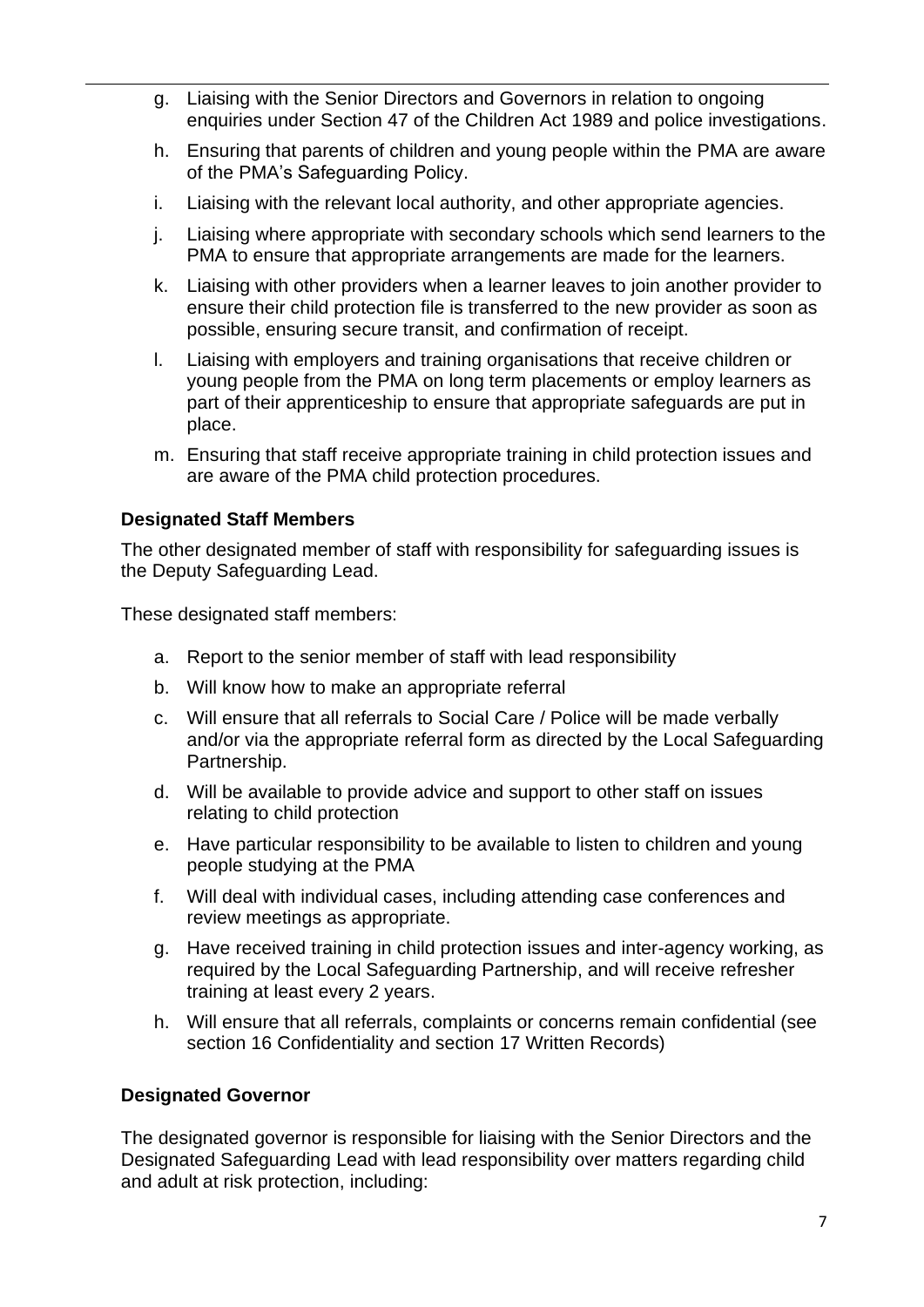- a. Ensuring that the PMA has procedures and policies which are consistent with the Local Safeguarding Partnership's (Social Care) procedures
- b. Ensuring that the governing body considers the PMA policy on safeguarding each year
- c. Ensuring that each year the governing body is informed of how the PMA and its staff have complied with the policy, including but not limited to a report on the training that staff have undertaken.

The designated governor is responsible for overseeing the liaison between agencies such as the police, social services in connection with allegations against the Directors This will not involve undertaking any form of investigation, but will ensure good communication between the parties and provide information to assist enquiries. To assist in these duties, the designated governor shall receive appropriate training.

# **The Governing Body**

Governing bodies and proprietors have a strategic leadership responsibility for their organisations safeguarding arrangements and must ensure they comply with their duties under legislation.

The Governing Body should ensure that:

- The PMA has appropriate policies and procedures in place in order for appropriate action to be taken in a timely manner to safeguard and promote children's welfare. This includes an effective child protection and safeguarding policy and a code of conduct. The policy is provided to all staff, including temporary staff and volunteers, and is made available to parents on request
- Appropriate safeguarding responses are in place for children who go missing from education, particularly on repeat occasions in order to identify the risk of abuse and neglect and to prevent the risks of their going missing in the future
- The PMA operates safe recruitment procedures and makes sure that all appropriate checks are carried out on staff and volunteers who work with children
- The PMA has procedures for dealing with allegations of abuse against staff and volunteers that comply with the guidance
- A senior member of PMA is designated to take overall responsibility for safeguarding and that this person has the necessary training and experience to undertake this role
- Staff undertake appropriate safeguarding training
- They remedy, without delay, any deficiencies or weaknesses regarding safeguarding arrangements
- A governor is nominated to be responsible for liaising with the relevant LA and/or partner agencies in the event of allegations of abuse being made against the Directors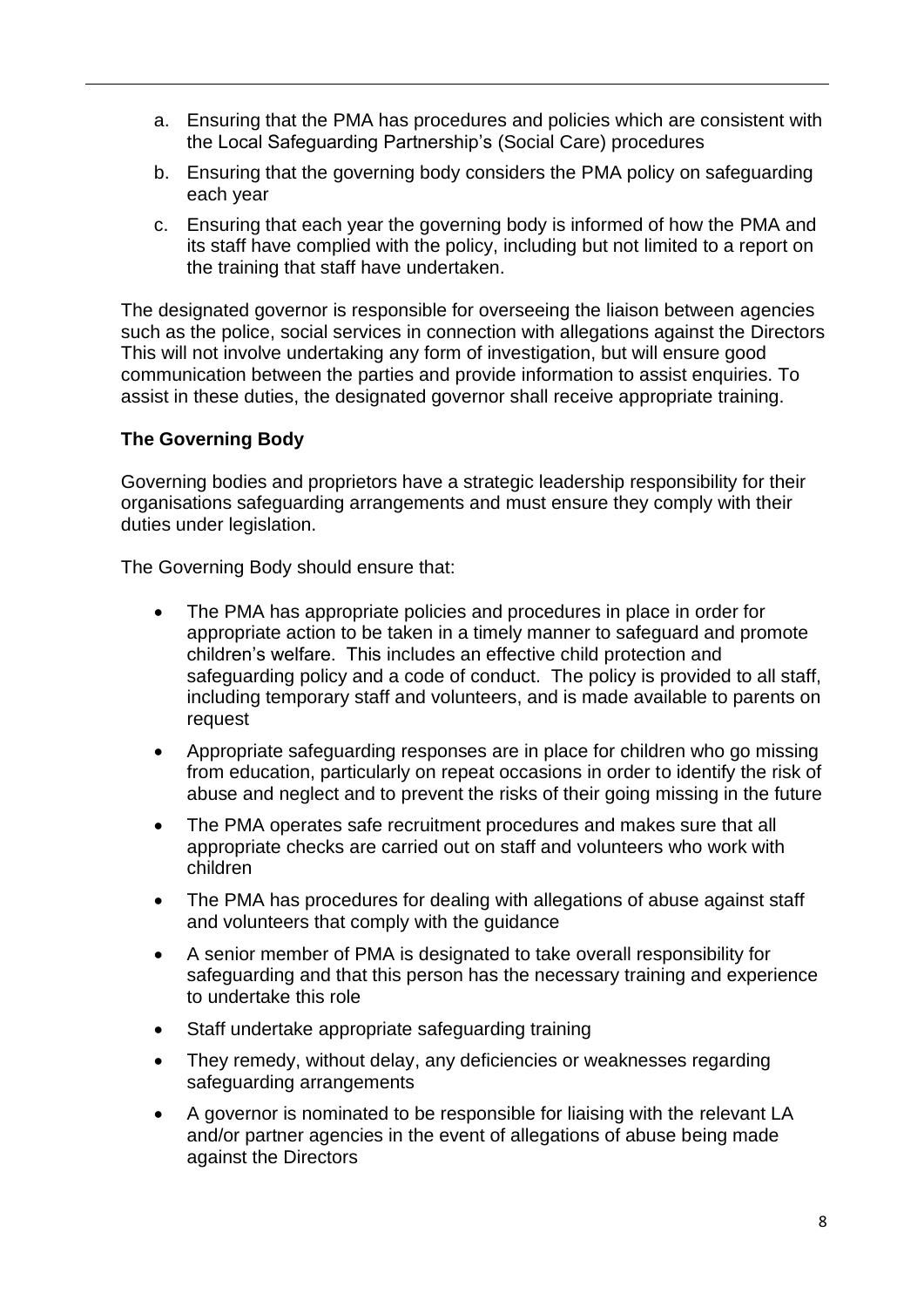- An identified member of staff has responsibility for monitoring the achievement and personal circumstances of learners who are in local authority care
- Where services or activities are provided on the PMA premises by another body, the body concerned has appropriate policies and procedures in place in regard to safeguarding and liaises with the PMA on these matters where appropriate
- They review their policies and procedures annually
- All policies and procedures take into account the statutory guidance outlined in "Keeping children safe in education: statutory guidance for schools and Colleges" DfE, September 2021 and "Working together to safeguard children" HM Government, February 2019.

A safeguarding update is submitted to Governors quarterly. An annual report is produced to ensure that Governors have an overview of safeguarding activities undertaken during the year and approve areas for development.

# **5.1 Definitions of child or adult at risk, abuse and neglect**

**Abuse:** a form of maltreatment of a child. Somebody may abuse or neglect a child by inflicting harm or by failing to act to prevent harm. Children may be abused in a family or in an institutional or community setting by those known to them or, more rarely, by others (e.g. via the internet). They may be abused by an adult or adults or another child or children.<sup>3</sup>

All staff are made aware that abuse, neglect and safeguarding issues are rarely stand-alone events that can be covered by one definition or label. In most cases multiple issues will overlap with one another.

The PMA recognises the following as definitions of abuse:

<sup>3</sup> DfE Keeping Children Safe in Education September 2021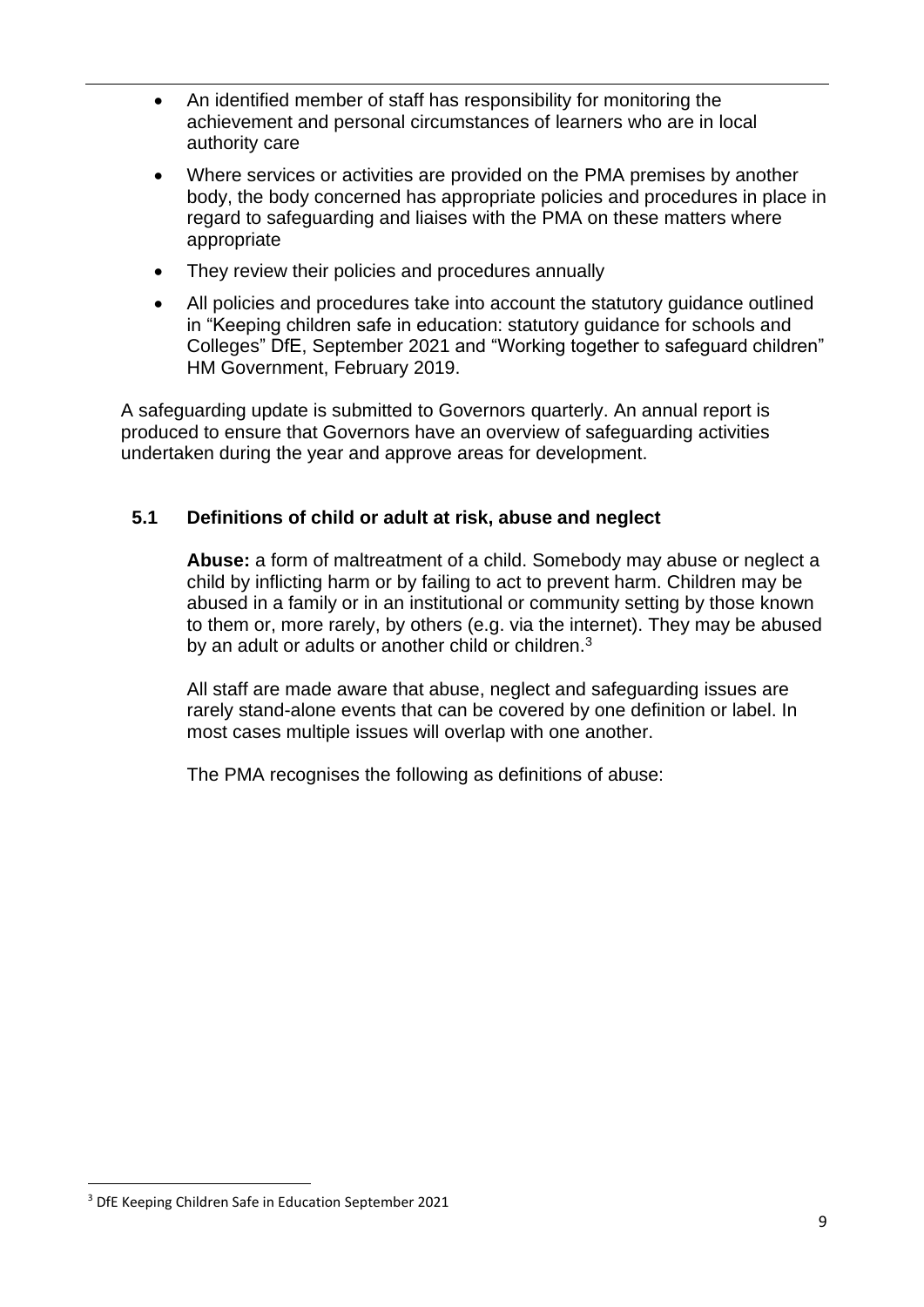# **Physical abuse**

Physical abuse may involve hitting, shaking, throwing, poisoning, burning or scalding, drowning, suffocating, or otherwise causing physical harm to a child or adult at risk. Physical harm may also be caused when a parent or carer feigns the symptoms of, or deliberately causes, ill health to a child whom they are looking after. This situation may be described as fabricated or induced illness by carer.

# **Emotional abuse**

Emotional abuse is the persistent emotional ill treatment of a child or adult at risk such as to cause severe and persistent adverse effects on the individual's emotional development. It may involve conveying to a child that they are worthless or unloved, inadequate or valued only in so far as they meet the needs of another person. It may feature age or developmentally inappropriate expectations being imposed on children. It may involve causing children frequently to feel frightened or in danger, for example, by witnessing domestic abuse within the home or by being bullied, or, the exploitation or corruption of children. This also includes threats of harm or abandonment, deprivation of contact, humiliation, blaming, controlling, intimidation, coercion, harassment, verbal abuse, isolation or withdrawal from services or supportive networks.

Some level of emotional abuse is involved in all types of ill treatment of a child, though it may occur alone.

# **Sexual abuse**

Sexual abuse involves forcing or enticing a child or young person to take part in sexual activities, whether or not the child is aware of what is happening. The activities may involve physical contact, including penetrative or nonpenetrative acts. They may include non-contact activities, such as involving children in looking at, or in the production of, pornographic material or in watching sexual activities, or encouraging children to behave in sexually inappropriate ways.

Sexual abuse towards adult at risks includes rape and sexual assault or sexual acts to which the adult at risk has not or could not consent and/or was pressured into consenting.

# **Neglect**

Neglect is the persistent failure to meet a child or adult at risk basic physical and/or psychological needs, likely to result in the serious impairment of the child or adult at risk's health or development. It may involve a parent or caregiver failing to provide adequate food, shelter and clothing, failing to protect a child or adult at risk from physical harm or danger, or the failure to ensure access to appropriate medical care or treatment. It may also include neglect of, or unresponsiveness to, a child or adult at risk basic emotional needs.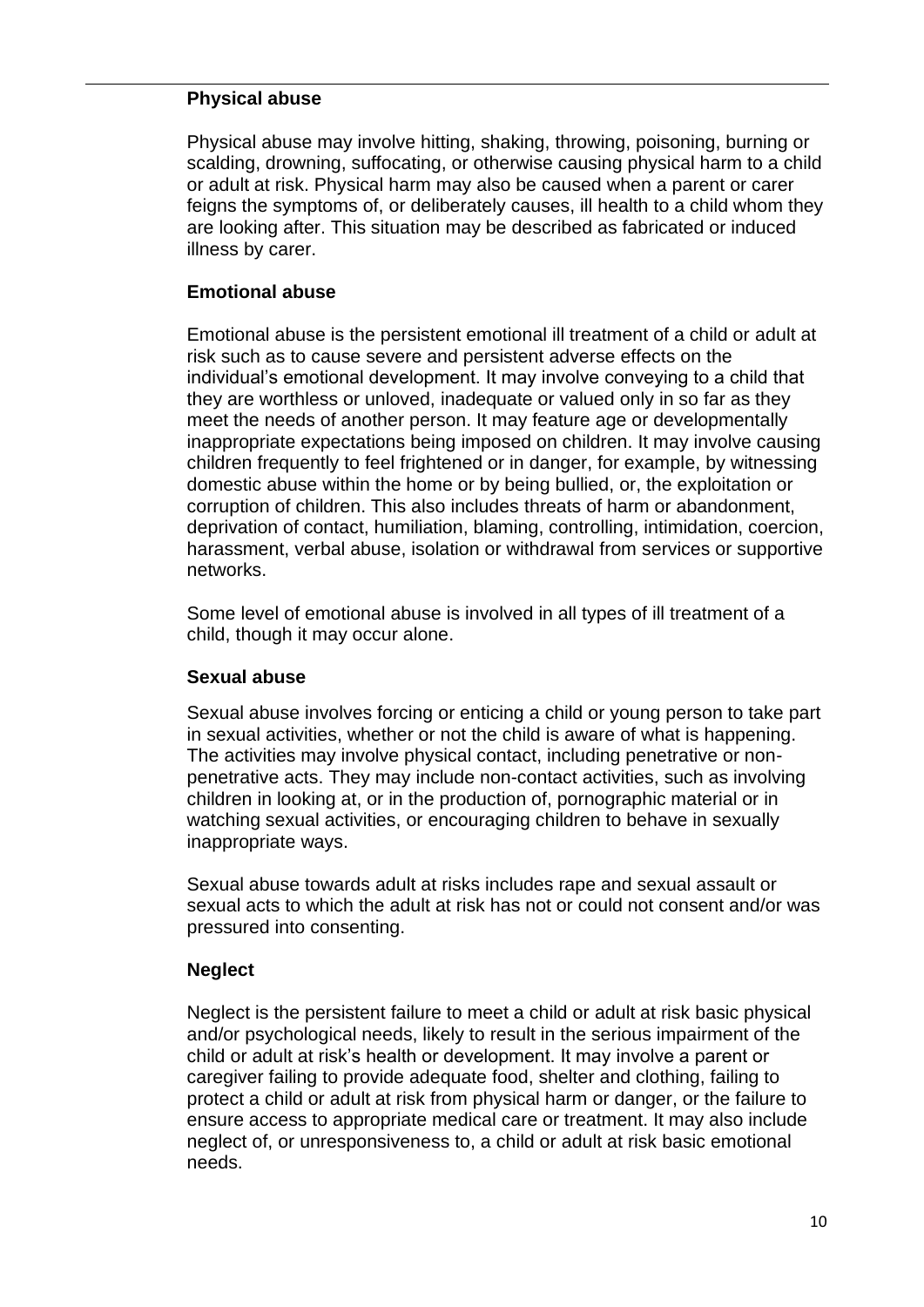Bullying & harassment and cyber bullying are also forms of abuse which are addressed in the Anti-Bullying & Harassment Policy.

# **Contextual Safeguarding**

As well as threats to the welfare of children & young people from within their families, children & young people may be vulnerable to abuse or exploitation from outside their families.

These threats might arise at PMA, from within peer groups, or more widely from within the wider community and/or online.

These threats can take a variety of different forms and children can be vulnerable to multiple threats, including: exploitation by criminal gangs and organised crime groups such as county lines; trafficking, online abuse, sexual exploitation and the influences of extremism leading to radicalisation.

# **Child sexual exploitation (CSE)**

CSE involves exploitative situations, contexts and relationships where young people receive something (for example food, accommodation, drugs, alcohol, gifts, money or in some cases simply affection) as a result of engaging in sexual activities. Sexual exploitation can take many forms ranging from the seemingly 'consensual' relationship where sex is exchanged for affection or gifts, to serious organised crime by gangs and groups. What marks out exploitation is an imbalance of power in the relationship. The perpetrator always holds some kind of power over the victim which increases as the exploitative relationship develops. Sexual exploitation involves varying degrees of coercion, intimidation or enticement, including unwanted pressure from peers to have sex, sexual bullying including cyberbullying and grooming. However, it also important to recognise that some young people who are being sexually exploited do not exhibit any external signs of this abuse.

# **The definition of child sexual exploitation:**

Child sexual exploitation is a form of child sexual abuse. It occurs where an individual or group takes advantage of an imbalance of power to coerce, manipulate or deceive a child or young person under the age of 18 into sexual activity (a) in exchange for something the victim needs or wants, and/or (b) for the financial advantage of increased status of the perpetrator or facilitator. The victim may have been sexually exploited even if the sexual activity appears consensual. Child sexual exploitation does not always involve physical contact; it can also occur through the use of technology.<sup>4</sup>

# **Female Genital Mutilation (FGM)**

FGM professionals in all agencies, and individuals and groups in relevant communities, need to be alert to the possibility of a girl being at risk of FGM, or already having suffered FGM. There is a range of potential indicators that a child or young person may be at risk of FGM, which individually may not

<sup>4</sup> Child sexual exploitation: Definition and a guide for practitioners, local leaders and decision makers working to protect children from child sexual exploitation (Department for Education February 2017)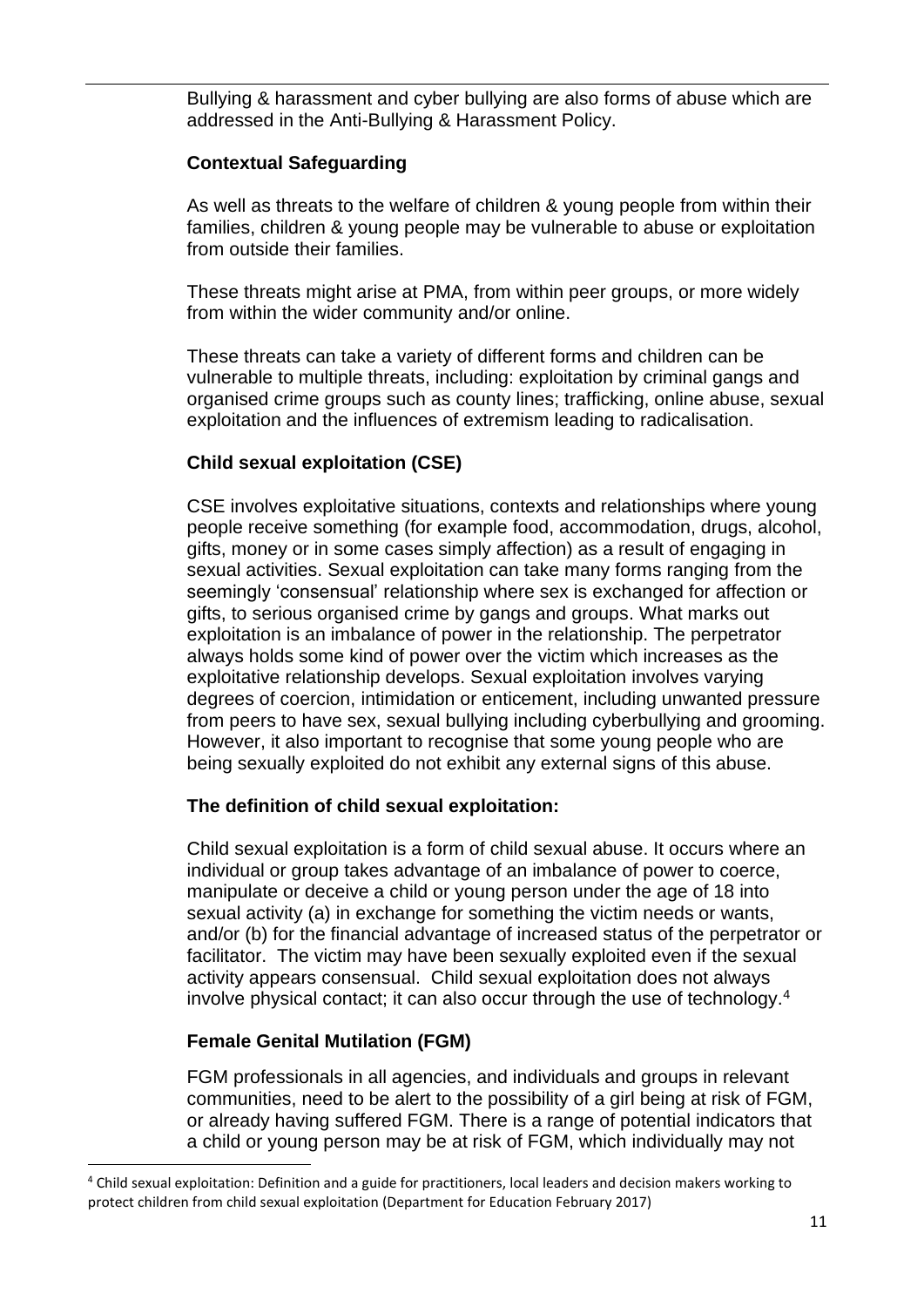indicate risk but if there are two or more indicators present this could signal a risk to the child or young person. Victims of FGM are likely to come from a community that is known to practise FGM. Professionals should note that girls at risk of FGM may not yet be aware of the practice or that it may be conducted on them, so sensitivity should always be shown when approaching the subject. Staff should activate local safeguarding procedures, using existing national and local protocols for multi-agency liaison with police and children's social care.

If a teacher, in the course of their work in the profession, discovers that an act of Female Genital Mutilation appears to have been carried out on a girl under the age of 18 the **teacher** must report this to the police. The safeguarding team will support the staff member in making the referral.

# **Private fostering<sup>5</sup>**

Private fostering is very different from the care of children provided by local councils under the Children Act 1989.

Children under 16 (or 18 if disabled) are classed as privately fostered when they are cared for on a full-time basis by adults, who are not their parents or a close relative (brother, sister, aunt, uncle, or grandparents by birth or marriage) for a period of 28 days or more.

Usually a birth parent chooses and arranges private foster placements, which could take many forms. These include:

- children coming from abroad to access the education and health systems.
- children living with a friend's family after separation, divorce or arguments at home.
- teenagers living with the family of a boyfriend or girlfriend.
- people who come to this country to study or work, but antisocial hours make it difficult for them to care for their own children.

Sometimes it's the young person themselves who chooses to live elsewhere and their parents do not object.

There are many reasons why a parent may be unable to look after their child full time, such as:

- Being admitted to hospital.
- Going abroad for lengthy periods.
- A breakdown in relationship between a parent and young person.

Should the PMA become aware of a private fostering arrangement in place for a learner this will be reported to the relevant local authority, to ensure they are aware. The PMA understands that the local authority has a duty to ensure that children are well cared for in a safe and suitable home.

<sup>5</sup> Warrington Borough Council websit[e www.warrington.gov.uk](http://www.warrington.gov.uk/)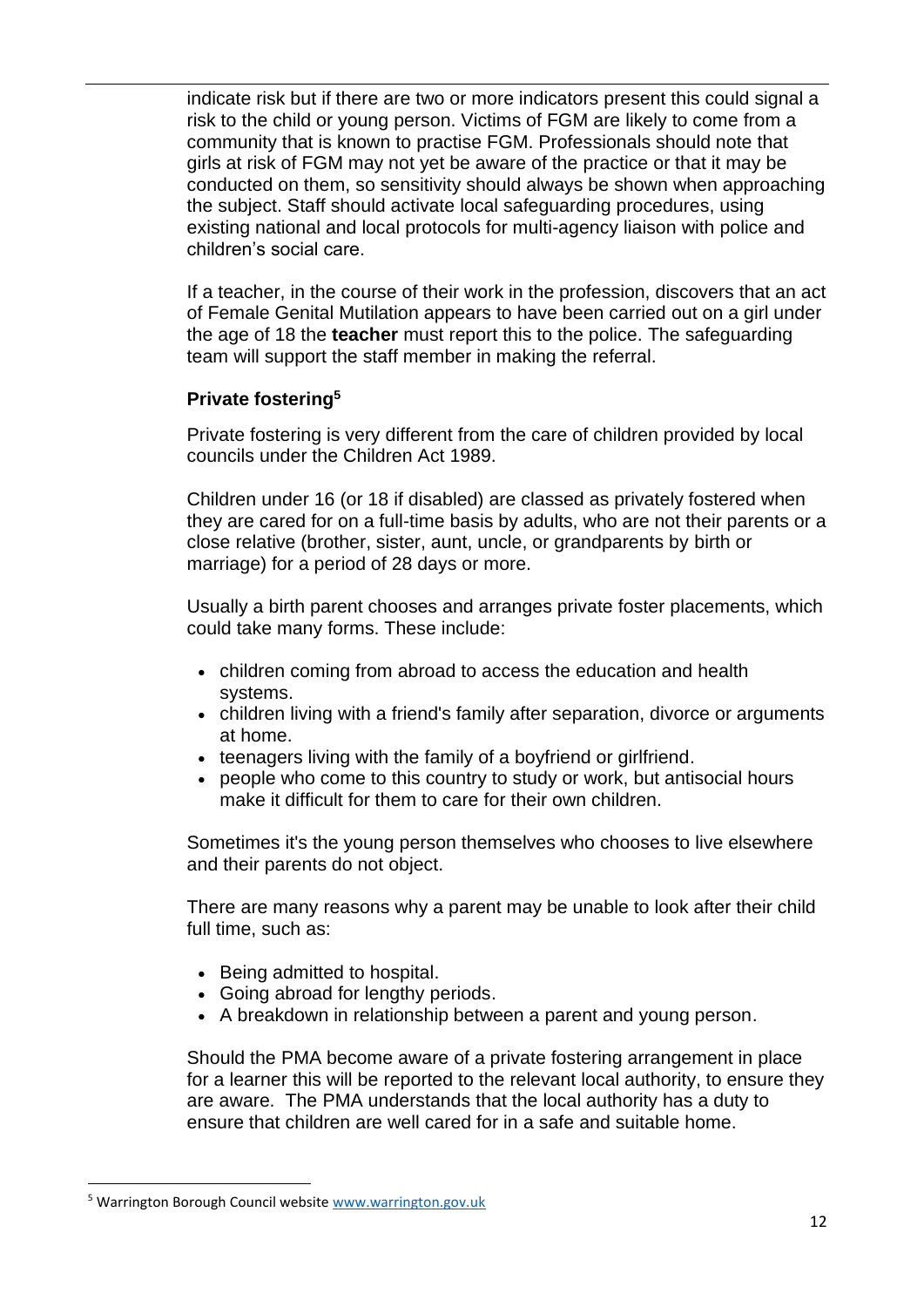# **Child Criminal Exploitation: Serious Violent Crime & County Lines**

County lines is the police term for urban gangs supplying drugs to suburban areas and market and coastal towns using dedicated mobile phone lines or "deal lines". It involves child criminal exploitation (CCE) as gangs use children and vulnerable people to move drugs and money. Gangs establish a base in the market/suburban location, typically by taking over the homes of local vulnerable adults by force or coercion in a practice referred to as 'cuckooing'. County lines is a major, cross-cutting issue involving drugs, violence, gangs, safeguarding, criminal and sexual exploitation, modern slavery, and missing persons.

Like other forms of abuse and exploitation, county lines exploitation:

- Can affect any child or young person (male or female) under the age of 18 years.
- Can affect any vulnerable adult over the age of 18 years.
- Can still be exploitation even if the activity appears consensual.
- Can involve force and/or enticement-based methods of compliance and is often accompanied by violence or threats of violence.
- Can be perpetrated by individuals or groups, males or females, and young people or adults.
- Is typified by some form of power imbalance in favour of those perpetrating the exploitation. Whilst age may be the most obvious, this power. imbalance can also be due to a range of other factors including gender, cognitive ability, physical strength, status, and access to economic or other resources.

# **Mental Health**

Mental health problems can, in some cases, be an indicator that a learner has suffered or is at risk of suffering abuse, neglect or exploitation. Whilst only appropriately trained professionals should attempt to make a diagnosis of a mental health problem, staff are well placed to observe learners day-today and identify those whose behaviour suggests that they may be experiencing a mental health problem or be at risk of developing one.

If staff have a mental health concern about a learner that is also a safeguarding concern immediate action should be taken by reporting the concern to the PMA safeguarding team.

# **Other safeguarding issues include:**

- Bullying including cyber bullying
- Children missing from home, care or education
- Domestic violence
- Drugs
- Fabricated or induced illness
- Faith abuse
- Forced marriage
- Gangs and youth violence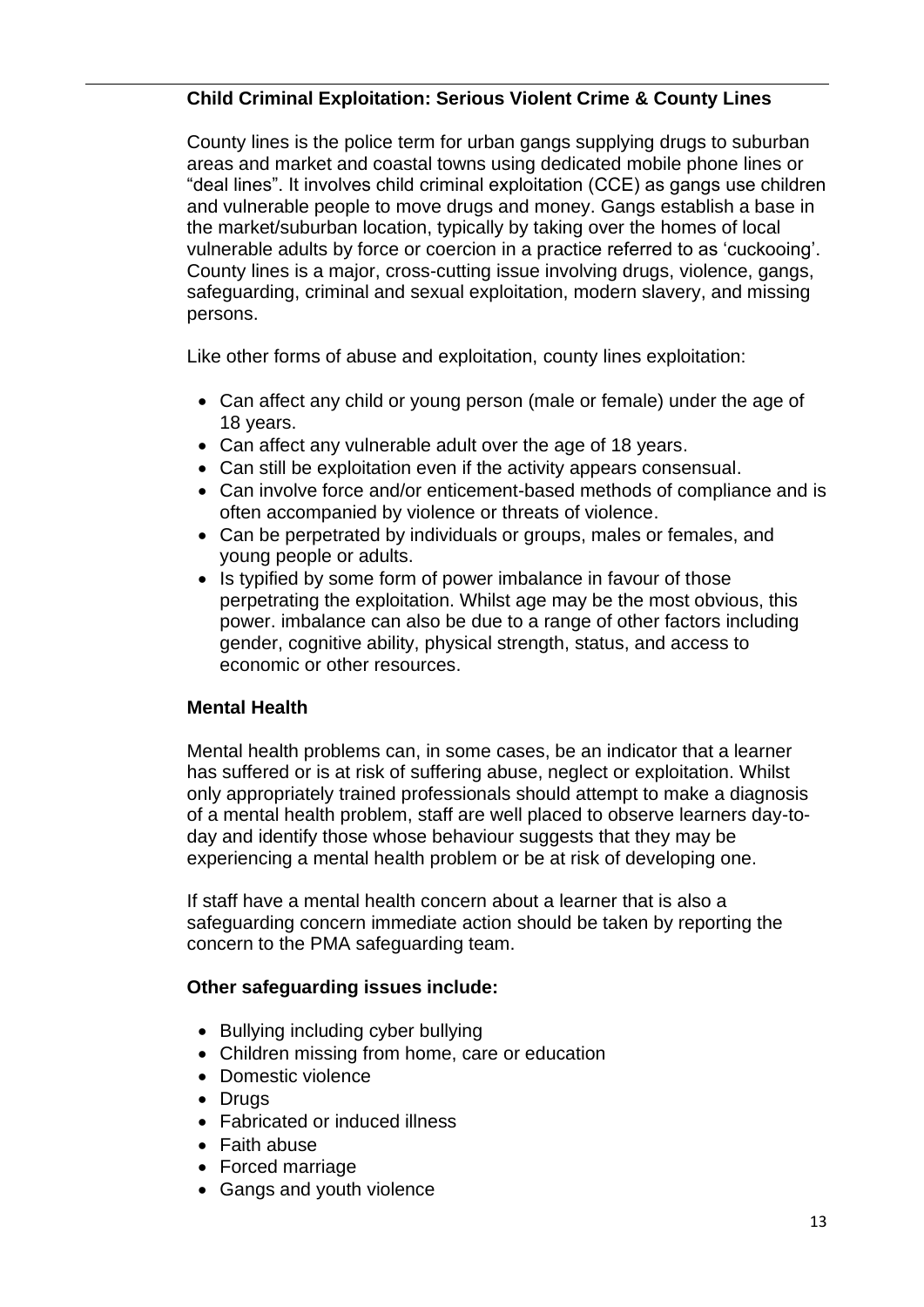- Gender-based violence/violence against women and girls
- Hate
- Preventing radicalisation
- Relationship abuse
- Trafficking

# **Additional forms of abuse relevant to adult at risks:**

#### **Financial/Material Abuse**

This includes theft, fraud, pressure around wills, property or inheritance or misuse of benefits.

# **Discriminatory Abuse**

This includes racist, sexist, or other forms that are based on a person's disability and other forms of harassment, or similar treatment.

# **Self-Neglect**

This is not a direct form of abuse but staff need to be aware of it in the general context of risk assessment/ risk management and to be aware that they may owe a duty of care to a vulnerable individual who places him/herself at risk in this way.

# **5.2 Forced Marriage**

The tradition of arranged marriages has operated successfully within many communities and many countries for a very long time. A clear distinction must be made between a forced marriage and an arranged marriage. In arranged marriages, the families of both spouses take a leading role in arranging the marriage but the choice whether to accept the arrangement remains with the individuals. In forced marriage, at least one party does not consent to the marriage and some element of duress is involved.

Forced marriage is primarily an issue of violence against women. Most cases involve young women and girls aged between 13 and 30 years, although, there is evidence to suggest that as many as 15% of victims are male.

Forced Marriage is a criminal offence, the offences can include, abduction, physical violence, threatening behaviour. Sexual Intercourse without consent is rape.

# **How to proceed if you suspect a learner may be forced into a marriage against their will.**

If you suspect that one of your learners is being forced into a marriage against their will, contact a Designated Safeguarding Officer, who will make an assessment whether to contact Social Services or go directly to the Forced Marriage Unit with the Police.

If a female ethnic minority learner leaves PMA unexpectedly and without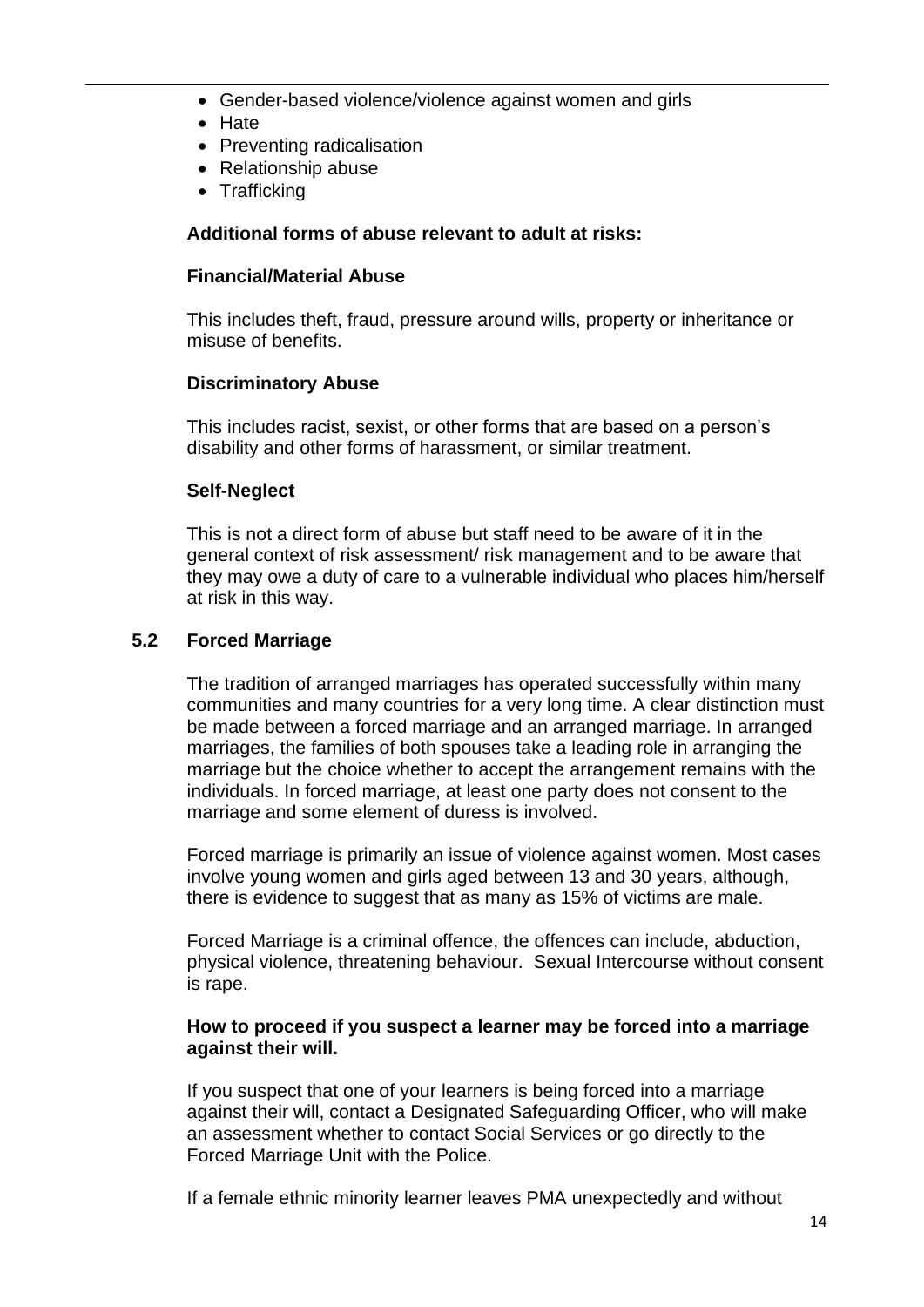explanation, contact a Designated Safeguarding Officer, who will try to find out why this learner has 'suddenly' left the PMA without explanation and monitor any concerns.

# **5.3 Procedure to follow in the event of a disclosure or concern being raised with regards to child protection or adult at risk protection**

If a learner discloses to a member of staff that abuse has taken place, they should be listened to carefully. The following points give guidance on how to proceed with a learner who makes an allegation.

- 5.3.1 The member of staff receiving the disclosure should remain calm
- 5.3.2 The learner should be listened to carefully, but not interviewed or asked to repeat the account. As soon as it becomes clear that the learner is making an allegation of abuse, it is important that the learner is gently informed, that the member of staff cannot keep this information to themselves, that they have a legal duty to pass it on to the Designated Safeguarding Officer. Confidentiality cannot be offered to the learner.
- 5.3.3 The learner should not be interviewed. Questions can be asked without pressure to ensure the member of staff fully understands what the learner is telling them. The questions must be simple and not leading. For example, if a learner states that they have been hurt, ask 'How were they hurt' as opposed to 'Did someone hit you'. Care should be taken to ensure assumptions are not made about what a learner is saying.
- 5.3.4 As soon as possible, all of the details should be noted, including timing, setting, who was present, and what was said. The details should be passed to a Designated Safeguarding Officer. Make sure the account reported is verbatim to the learners own words or as close as is possible.
- 5.3.5 The Designated Safeguarding Officer will discuss the line of action they have to take, so that the learner is informed of the next stage. It may be appropriate for the Designated Safeguarding Officer to meet with the learner. Details will be logged on the confidential log on the sharepoint
- 5.3.6 If a Designated Safeguarding Officer is not available, contact the Senior Directors. If the Lead or Deputy Designated Safeguarding Officer cannot be contacted, the Senior Directors will make a decision on action to be taken in line with this policy, which could include referral to the relevant Social Care or the Police.

The statutory guidance states that any member of staff can make a referral if they have concerns about a child or adult at risk. However, the PMA policy is for all referrals to be made via the Safeguarding Officers so that referrals can be managed and monitored effectively.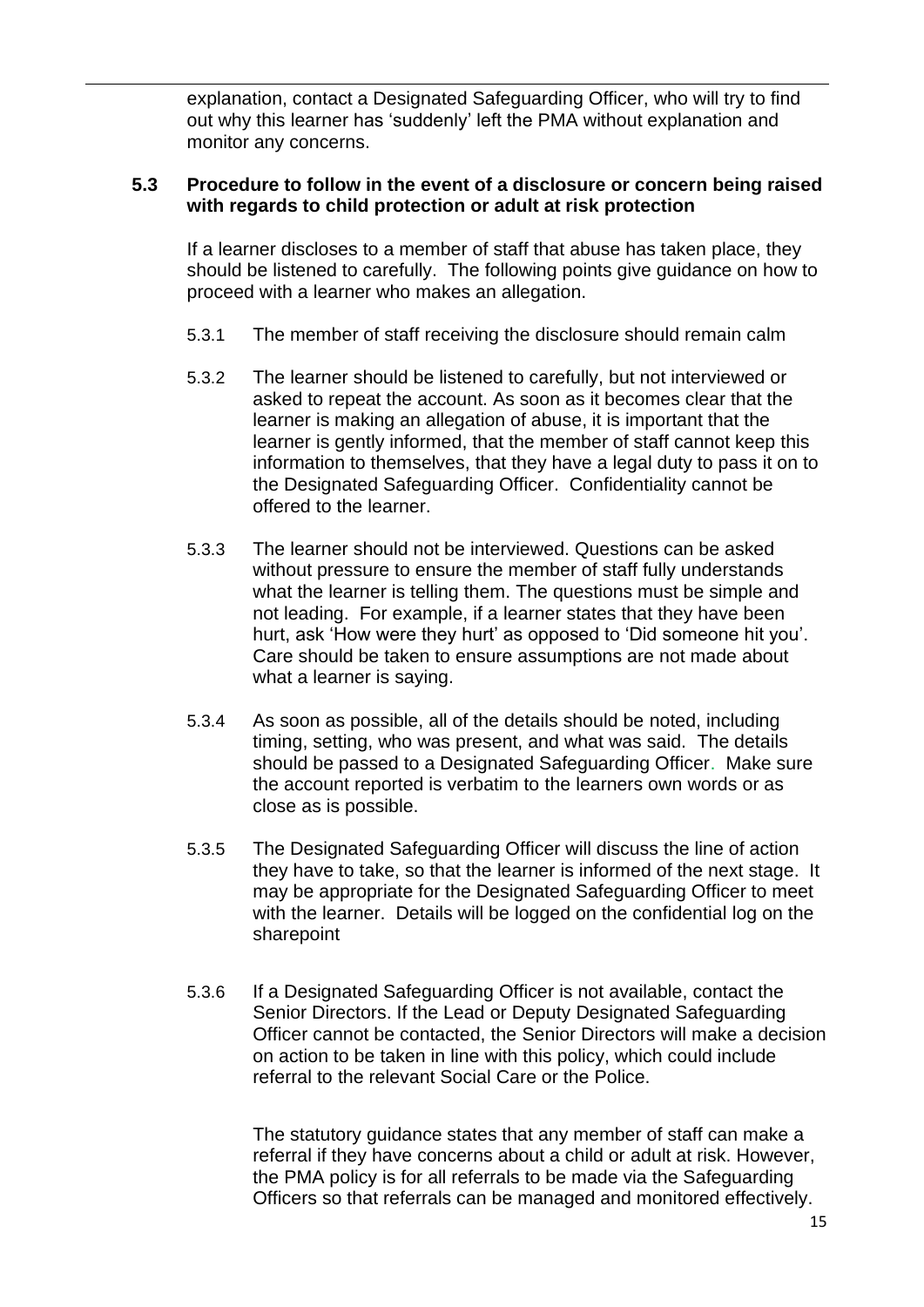However, if a child or adult at risk is in immediate danger or is at risk of harm a referral should be made to children's social care and/or the police immediately. Anyone can make a referral. Where referrals are not made by the designated safeguarding lead the designated safeguarding lead should be informed, as soon as possible, that a referral has been made.

- 5.3.7 If the learner is over the age of 18, is suffering a form of abuse, but is not deemed an adult at risk, but at PMA we are aware that there may be other siblings under the age of 18 in the environment, then a Designated Safeguarding Officer must be informed.
- 5.3.8 Where a disclosure has been made learners will be signposted and supported to source support if required

# **5.4 Reporting on Allegations of a Learner abusing another Learner (Peer on Peer abuse)**

All staff are made aware that children, young people and adults at risk are capable of abusing their peers. Peer on peer abuse is abuse and should never be tolerated or passed off as "banter" or "part of growing up".

Should an allegation of abuse be made against a learner by another learner, the Designated Safeguarding Officer needs to be contacted immediately. The Designated Safeguarding Officer will inform Social Services to determine if the police should be contacted as a matter of course.

Parents or carers and the employer will be informed and a decision will be made whether to suspend the accused learner, pending outcome of any investigation by PMA, the Employer, and or Social Care or Police if appropriate.

Victims of peer abuse will be supported through PMA where appropriate in partnership with relevant external agencies.

# **Examples of Peer abuse:**

- Bullying (including cyberbullying)
- Physical abuse (such as hitting, biting, hair pulling)
- Sexual violence
- Sexual harassment
- Upskirting
- Sexting (also known as youth produced sexual imagery)
- Initiation/hazing type violence or rituals

All staff will be made aware of gender issues that can be prevalent when dealing with peer on peer abuse. This could for example include girls being sexually touched/assaulted or boys being subject to initiation/hazing type violence.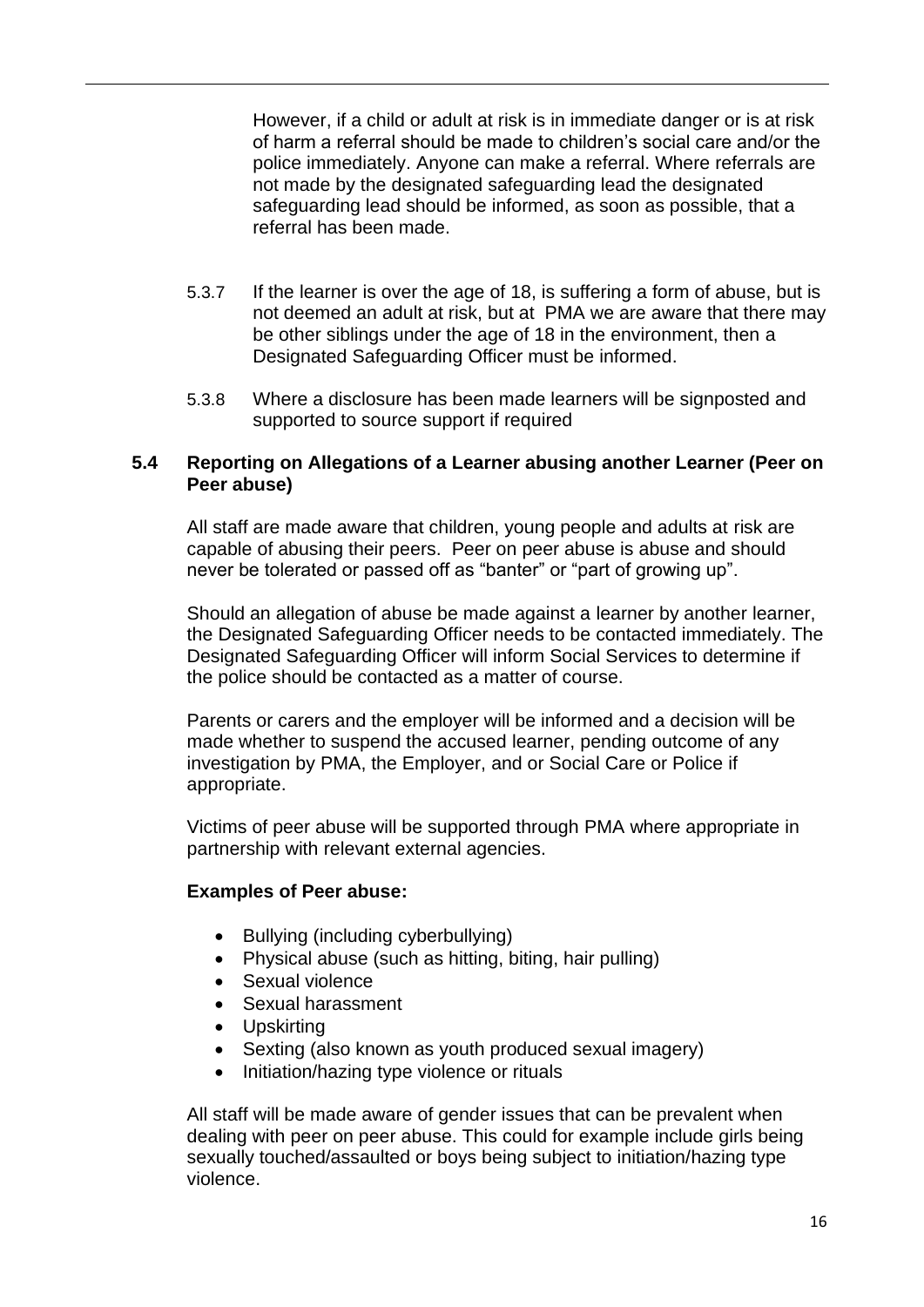# **5.5 Sexual violence and sexual harassment between children in PMA<sup>6</sup>**

# **Context**

Sexual violence and sexual harassment can occur between two children of any age and sex. It can also occur through a group of children sexually assaulting or sexually harassing a single child or group of children.

Children who are victims of sexual violence and sexual harassment will likely find the experience stressful and distressing. This will, in all likelihood, adversely affect their educational attainment. Sexual violence and sexual harassment exist on a continuum and may overlap, they can occur online and offline (both physically and verbally) and are **never acceptable**. It is important that **all victims are taken seriously** and offered appropriate support.

Reports of sexual violence and sexual harassment are extremely complex to manage. **It is essential that victims are protected, offered appropriate support and every effort is made to ensure their education is not disrupted**. It is also important that other children, adult learners and PMA staff are supported and protected as appropriate

<sup>6</sup> DfE Sexual Violence and sexual harassment between children in schools and colleges May 2018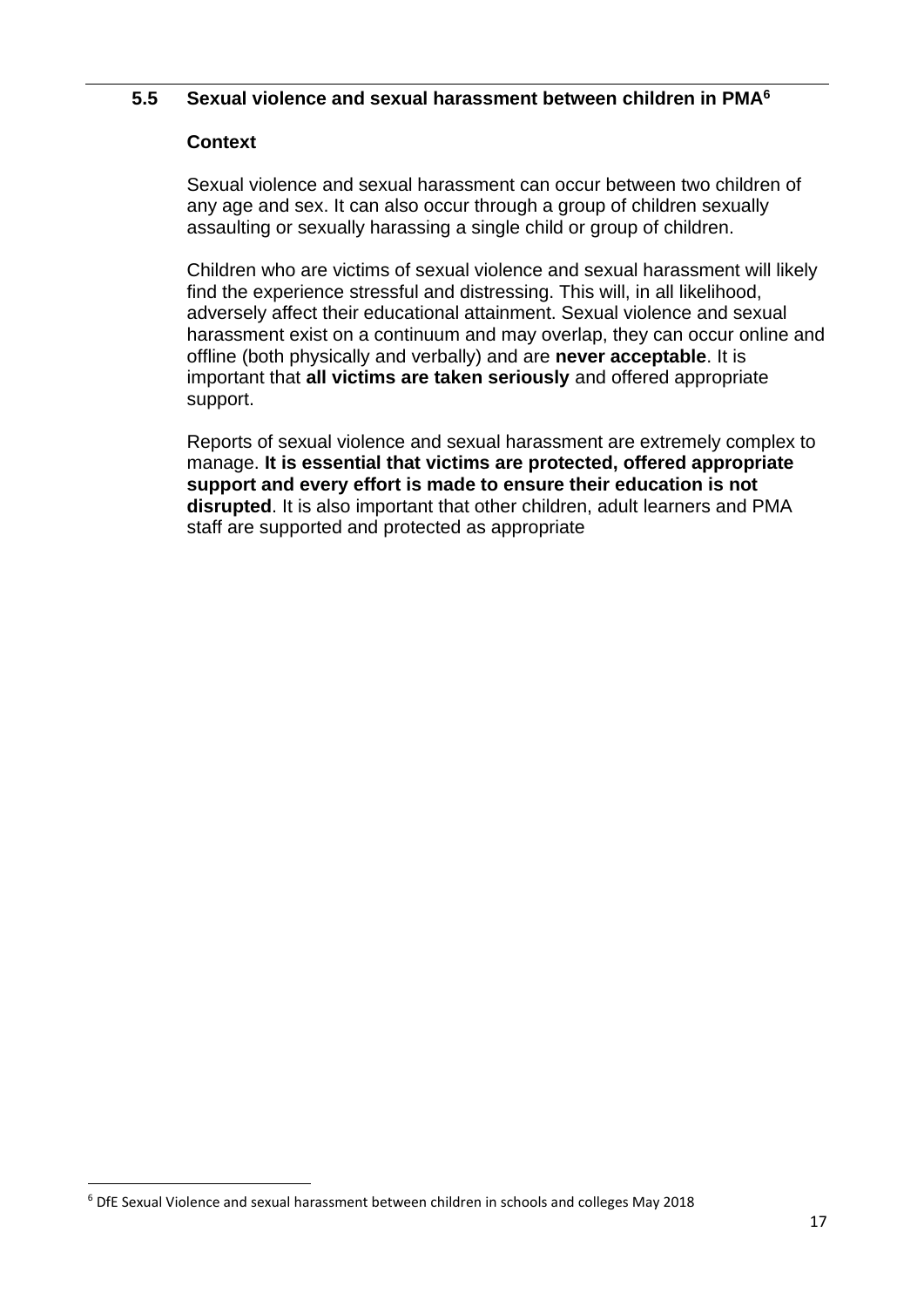#### **The PMA will:**

- make clear that sexual violence and sexual harassment is not acceptable, will never be tolerated and is not an inevitable part of growing up.
- not tolerate or dismiss sexual violence or sexual harassment as "banter", "part of growing up", "just having a laugh" or "boys being boys".
- challenge behaviour (potentially criminal in nature), such as grabbing bottoms, breasts and genitalia and flicking bras and lifting up skirts.
- understand that all of the above can be driven by wider societal factors beyond the PMA, such as everyday sexist stereotypes and everyday sexist language. This is why a whole PMA approach (especially preventative education) is important.

# **SEND**

Children with Special Educational Needs and Disabilities (SEND) are three times more likely to be abused than their peers. Additional barriers can sometimes exist when recognising abuse in SEND children. These can include:

- assumptions that indicators of possible abuse such as behaviour, mood and injury relate to the child's disability without further exploration.
- the potential for children with SEND being disproportionately impacted by behaviours such as bullying and harassment, without outwardly showing any signs.

Any reports of abuse involving children with SEND will therefore require close liaison with the Designated Safeguarding Lead (or deputy) and the named person with oversight for SEN in the PMA.

Children who are lesbian, gay, bi, trans, or questioning their sexuality (LGBTQ) can be targeted by their peers. In some cases, a child who is perceived by their peers to be LGBTQ (whether they are or not) can be just as vulnerable as children who identify as LGBTQ.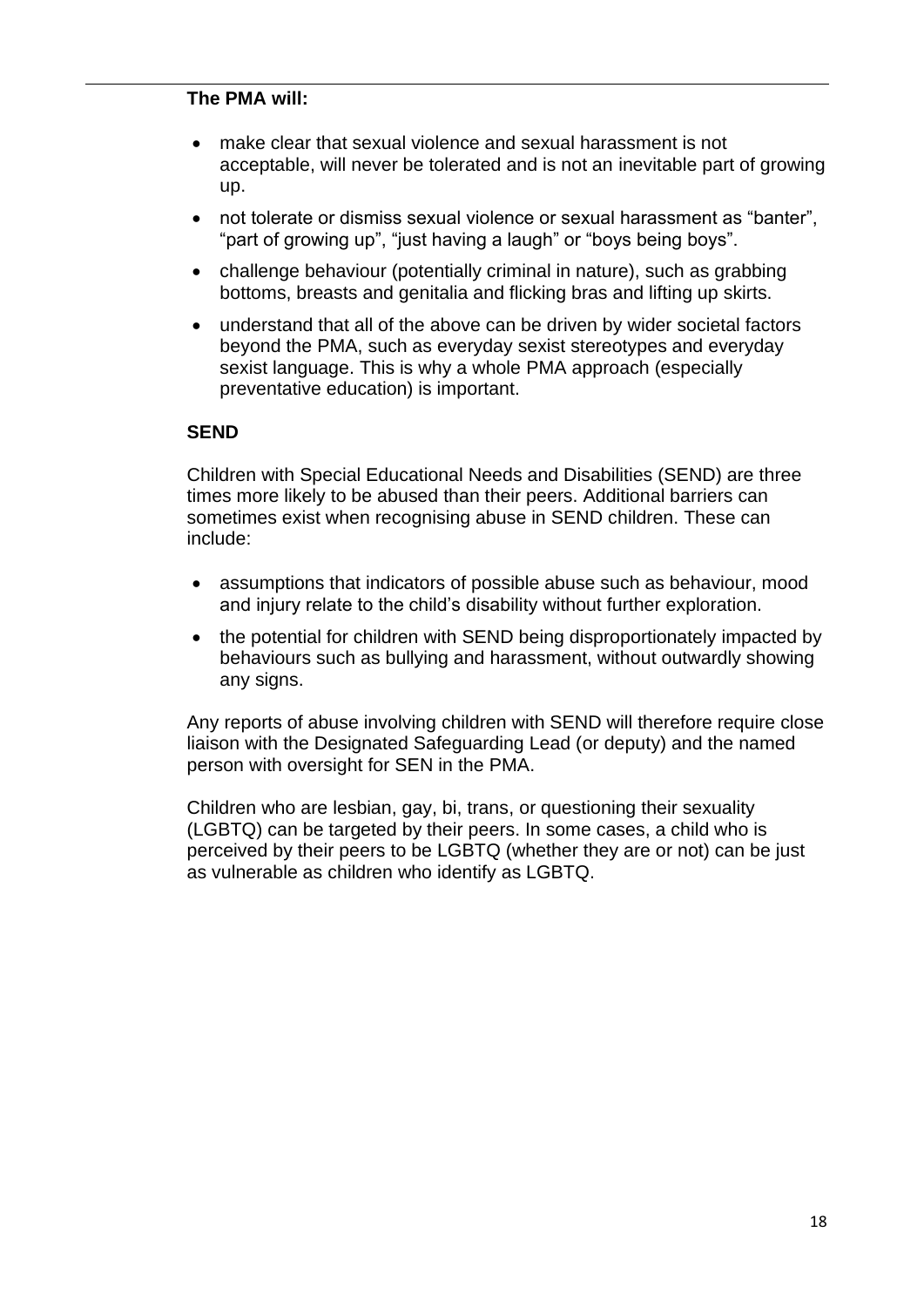# **Definitions**

#### **Sexual violence**

For the purpose of this policy, when referring to sexual violence we are referring to sexual offences under the **Sexual Offences Act 2003** as described below:

**Rape:** A person (A) commits an offence of rape if: he intentionally penetrates the vagina, anus or mouth of another person (B) with his penis, B does not consent to the penetration and A does not reasonably believe that B consents.

**Assault by Penetration:** A person (A) commits an offence if: s/he intentionally penetrates the vagina or anus of another person (B) with a part of her/his body or anything else, the penetration is sexual, B does not consent to the penetration and A does not reasonably believe that B consents.

**Sexual Assault:** A person (A) commits an offence of sexual assault if: s/he intentionally touches another person (B), the touching is sexual, B does not consent to the touching and A does not reasonably believe that B consents.

**What is consent?** Consent is about having the freedom and capacity to choose. Consent to sexual activity may be given to one sort of sexual activity but not another, e.g.to vaginal but not anal sex or penetration with conditions, such as wearing a condom. Consent can be withdrawn at any time during sexual activity and each time activity occurs. Someone consents to vaginal, anal or oral penetration only if s/he agrees by choice to that penetration and has the freedom and capacity to make that choice.

- a child under the age of 13 can never consent to any sexual activity.
- the age of consent is 16.
- sexual intercourse without consent is rape.

# **Sexual harassment**

For the purpose of this policy, sexual harassment refers to 'unwanted conduct of a sexual nature' that can occur online and offline and is referred to in the context of child on child sexual harassment. Sexual harassment is likely to: violate a child's dignity, and/or make them feel intimidated, degraded or humiliated and/or create a hostile, offensive or sexualised environment.

Whilst not intended to be an exhaustive list, sexual harassment can include:

- sexual comments, such as: telling sexual stories, making lewd comments, making sexual remarks about clothes and appearance and calling someone sexualised names.
- sexual "jokes" or taunting.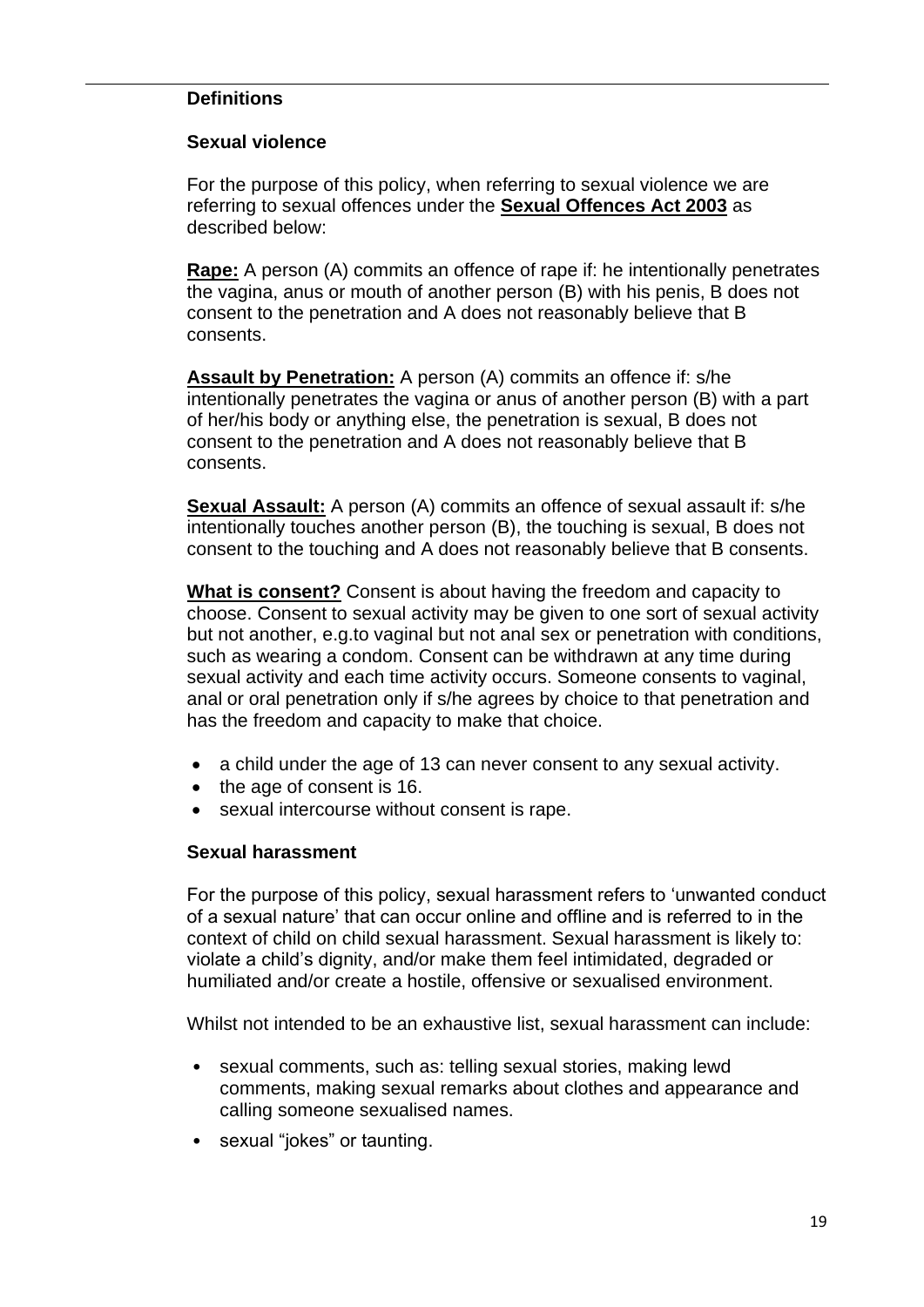- physical behaviour, such as: deliberately brushing against someone, interfering with someone's clothes and displaying pictures, photos or drawings of a sexual nature.
- online sexual harassment. This may be standalone, or part of a wider pattern of sexual harassment and/or sexual violence.
- Upskirting is a highly intrusive practice, which typically involves someone taking a picture under another person's clothing without their knowledge, with the intention of viewing their genitals or buttocks (with or without underwear) to obtain sexual gratification, or cause the victim humiliation, distress or alarm, and is a specific criminal offence in England & Wales
- Online sexual harassment may include:
	- − non-consensual sharing of sexual images and videos.
	- − sexualised online bullying;
	- − unwanted sexual comments and messages, including, on social media.
	- − sexual exploitation; coercion and threats.

Sexual harassment creates an atmosphere that, if not challenged, can normalise inappropriate behaviours and provide an environment that may lead to sexual violence.

# **Harmful sexual behaviour**

Children's sexual behaviour exists on a wide continuum, from normal and developmentally expected to inappropriate, problematic, abusive and violent. Problematic, abusive and violent sexual behaviour is developmentally inappropriate and may cause developmental damage.

Harmful sexual behaviour can occur online and/or offline and can also occur simultaneously between the two and should be considered in a child protection context.

When considering harmful sexual behaviour, ages and the stages of development of the children are critical factors to consider. Sexual behaviour between children can be considered harmful if one of the children is much older, particularly if there is more than two years' difference however, a younger child can abuse an older child, particularly if they have power over them, for example, if the older child is disabled.

Children displaying harmful sexual behaviour have often experienced their own abuse and trauma. It is important that they are offered appropriate support.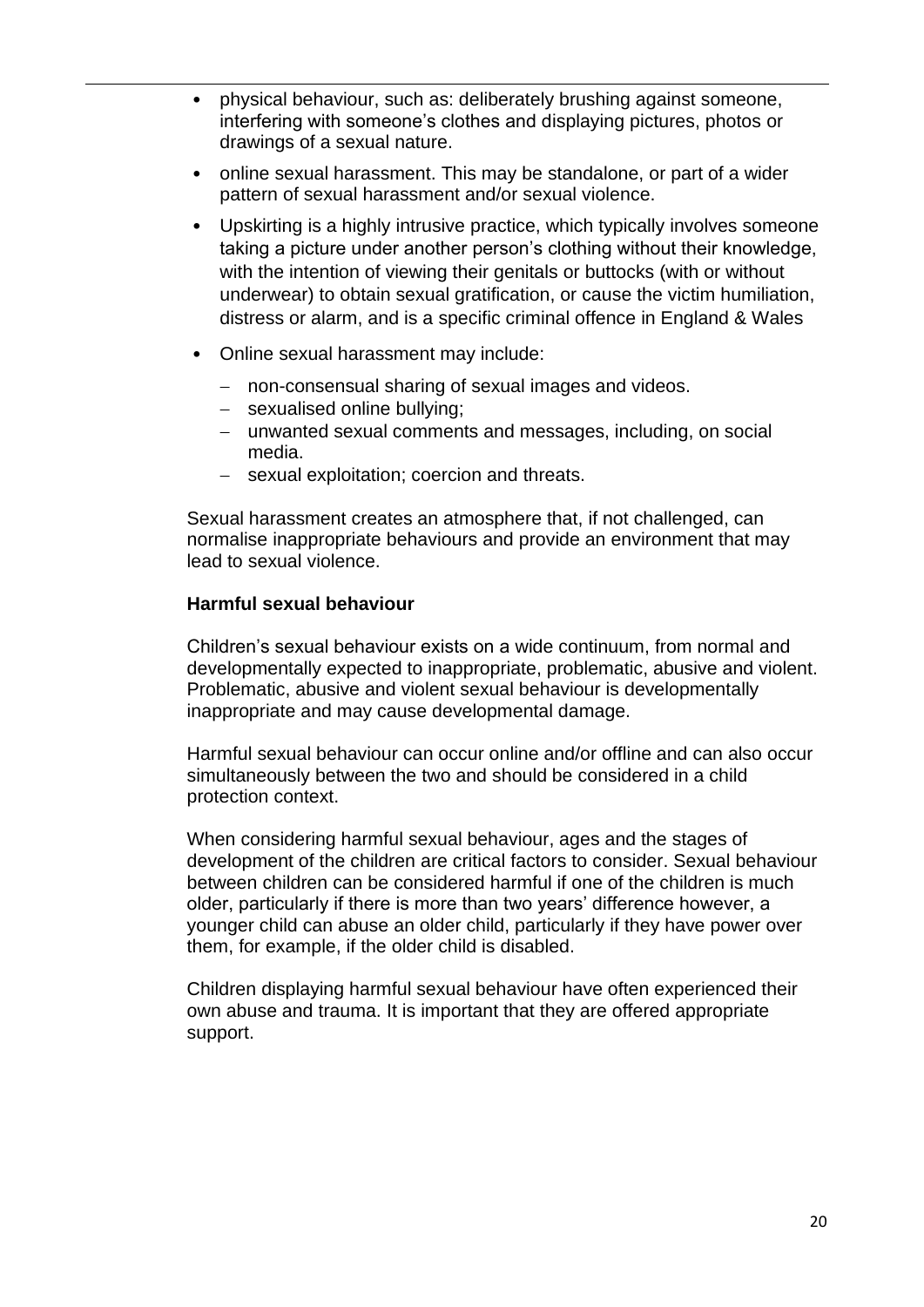#### **The immediate response to a report**

# **Responding to the report**

The initial response to a report from a child is important. It is essential that **all** victims are reassured that they are being taken seriously and that they will be supported and kept safe. **A victim should never be given the impression that they are creating a problem by reporting sexual violence or sexual harassment. Nor should a victim ever be made to feel ashamed for making a report.**

In some cases, the victim may not make a direct report. For example, a friend may make a report or a member of staff may overhear a conversation that suggests a child has been harmed. It is important that in such instances staff take appropriate action personally by reporting these concerns to the PMA safeguarding team **immediately. In such cases, the basic safeguarding principles remain the same, but it is important to understand why the victim has chosen not to make a report themselves. This discussion should be handled sensitively and with the support of children's social care if appropriate.**

Where reports of alleged sexual violence or sexual harassment involves learners from PMA, but is alleged to have taken place away from PMA or employer premises, or online, or where the children concerned attend two or more different providers. **Appropriate information sharing and effective multi-agency working will be especially important.**

# **Considering confidentiality and anonymity**

# **Confidentiality**

Staff taking a report should **never promise confidentiality** as it is very likely that it will be in the best interests of the victim to seek advice and guidance from others in order to provide support and engage appropriate agencies.

The designated safeguarding lead (or a deputy) will consider the following:

- **parents or carers should normally be informed** (unless this would put the victim at greater risk)
- the basic safeguarding principle is: if a child is at risk of harm, is in immediate danger, or has been harmed, **a referral should be made to children's social care**
- **rape, assault by penetration and sexual assaults are crimes. Where a report of rape, assault by penetration or sexual assault is made, this should be referred to the police.**

# **Anonymity**

The PMA will do all it reasonably can to protect the anonymity of any children involved in any report of sexual violence or sexual harassment. Amongst other things, this will mean carefully considering, based on the nature of the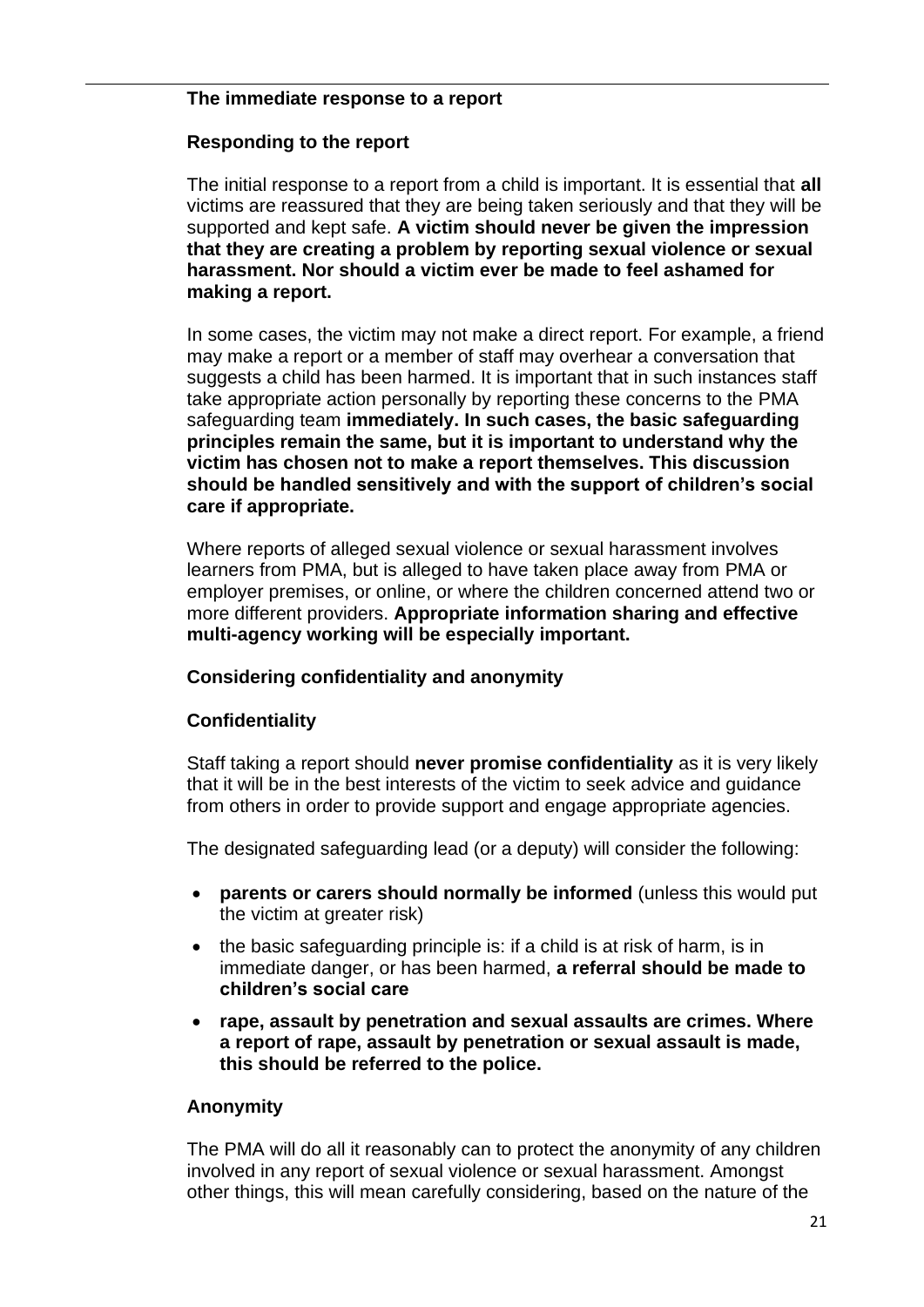report, which staff should know about the report and any support that will be put in place for the children involved.

# **Risk Assessment**

When there has been a report of sexual violence, the designated safeguarding lead (or a deputy) will make an immediate risk and needs assessment.

Where there has been a report of sexual harassment, the need for a risk assessment should be considered on a case-by-case basis.

The risk and needs assessment will consider:

- the victim, especially their protection and support.
- the alleged perpetrator.
- all the other children (and, if appropriate, adult learners and staff), especially any actions that are appropriate to protect them.

Risk assessments will be recorded (written or electronic) and will be kept under review.

At all times PMA will actively consider the risks posed to all learners and putting adequate measures in place to protect them and keep them safe.

The designated safeguarding lead (or a deputy) will ensure engagement with children's social care and specialist services as required. Where there has been a report of sexual violence, it is likely that professional risk assessments by social workers and or sexual violence specialists will be required.

Professional assessments will be used to inform the PMA's approach to supporting and protecting learners and updating the PMA risk assessment.

# **Action following a report of sexual violence and/or sexual harassment**

# **What to consider**

The designated safeguarding lead (or a deputy) is likely to have a complete safeguarding picture and be the most appropriate person to advise on the PMA's initial response.

Important considerations will include:

- **the wishes of the victim** in terms of how they want to proceed. This is especially important in the context of sexual violence and sexual harassment. Victims should be given as much control as is reasonably possible over decisions regarding how any investigation will be progressed and any support that they will be offered.
- **the nature of the alleged incident(s),** including: whether a crime may have been committed and consideration of harmful sexual behaviour.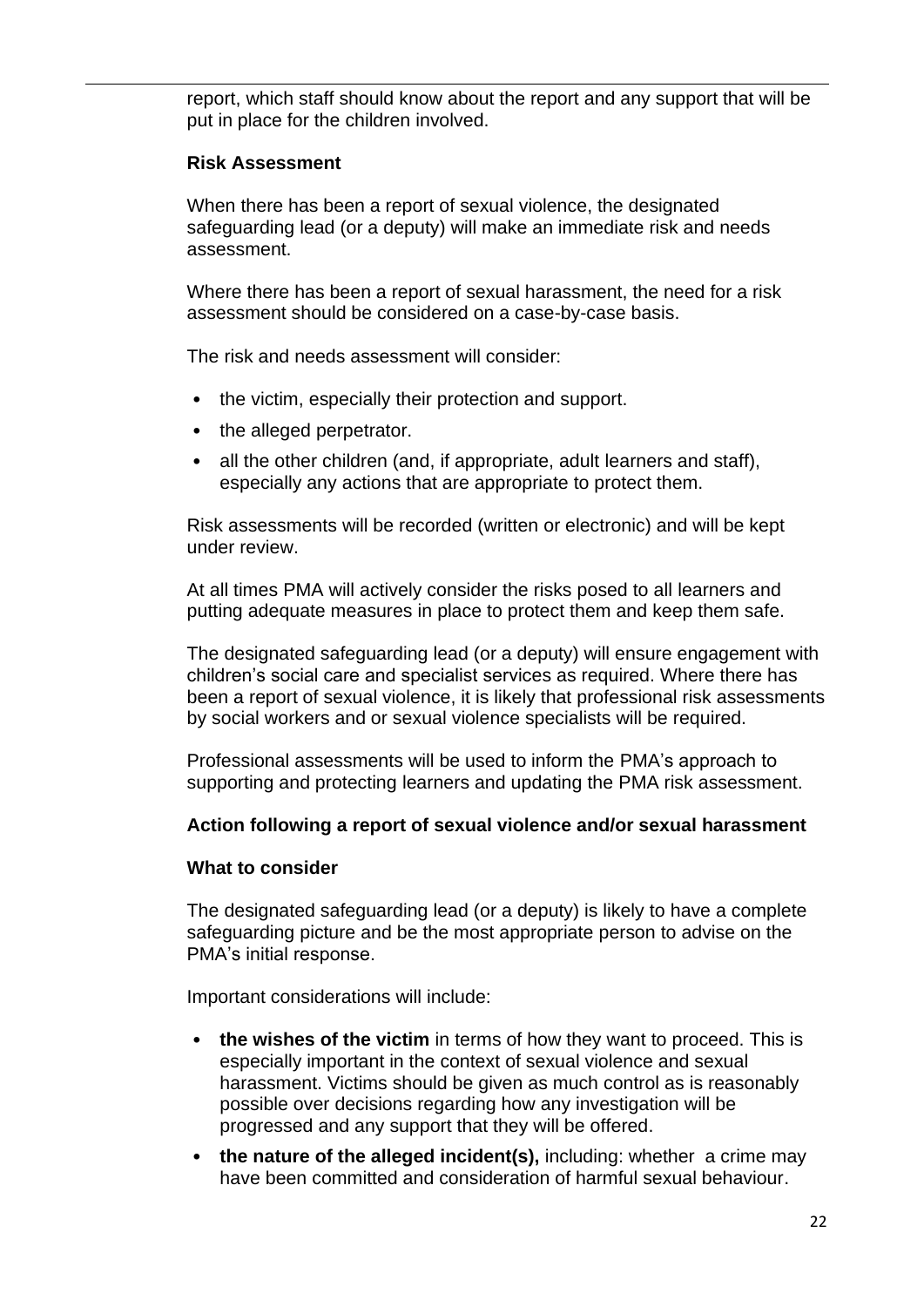- **the ages** of the children involved.
- the **developmental stages** of the children involved.
- any **power imbalance** between the children. For example, is the alleged perpetrator significantly older, more mature or more confident? Does the victim have a disability or learning difficulty?
- is the alleged incident a **one-off** or a **sustained pattern** of abuse.
- are there **ongoing risks** to the victim, other children, adult learners or school or PMA staff?

# **Children sharing a classroom or workspace: Initial considerations when the report is made**

Any report of sexual violence is likely to be traumatic for the victim. However, reports of rape and assault by penetration are likely to be especially difficult with regard to the victim and close proximity with the alleged perpetrator is likely to be especially distressing. Whilst the PMA establishes the facts of the case and starts the process of liaising with children's social care and the police, **the alleged perpetrator will be removed from any classes they share with the victim, face to face or on-line.** The employer will also be informed and expected to invoke relevant procedures.

The PMA will also consider how best to keep the victim and alleged perpetrator a reasonable distance apart on PMA premises and in the workplace. **These actions are in the best interests of both children and should not be perceived to be a judgment on the guilt of the alleged perpetrator.**

For other reports of sexual violence and sexual harassment, the proximity of the victim and alleged perpetrator, should be considered immediately

# **Options to manage the report**

Each report will be considered on a case by case basis and will include careful consideration of when to inform the alleged perpetrator. Where a report is going to be made to children's social care and/or the police the PMA will seek advice on when and how the alleged perpetrator will be informed. This will not stop the PMA taking immediate action to safeguard children where required.

There are four likely scenarios for PMA to consider when managing any reports of sexual violence and/or sexual harassment:

- 1. Manage internally
- 2. Early help
- 3. Referrals to children's social care
- 4. Reporting to the police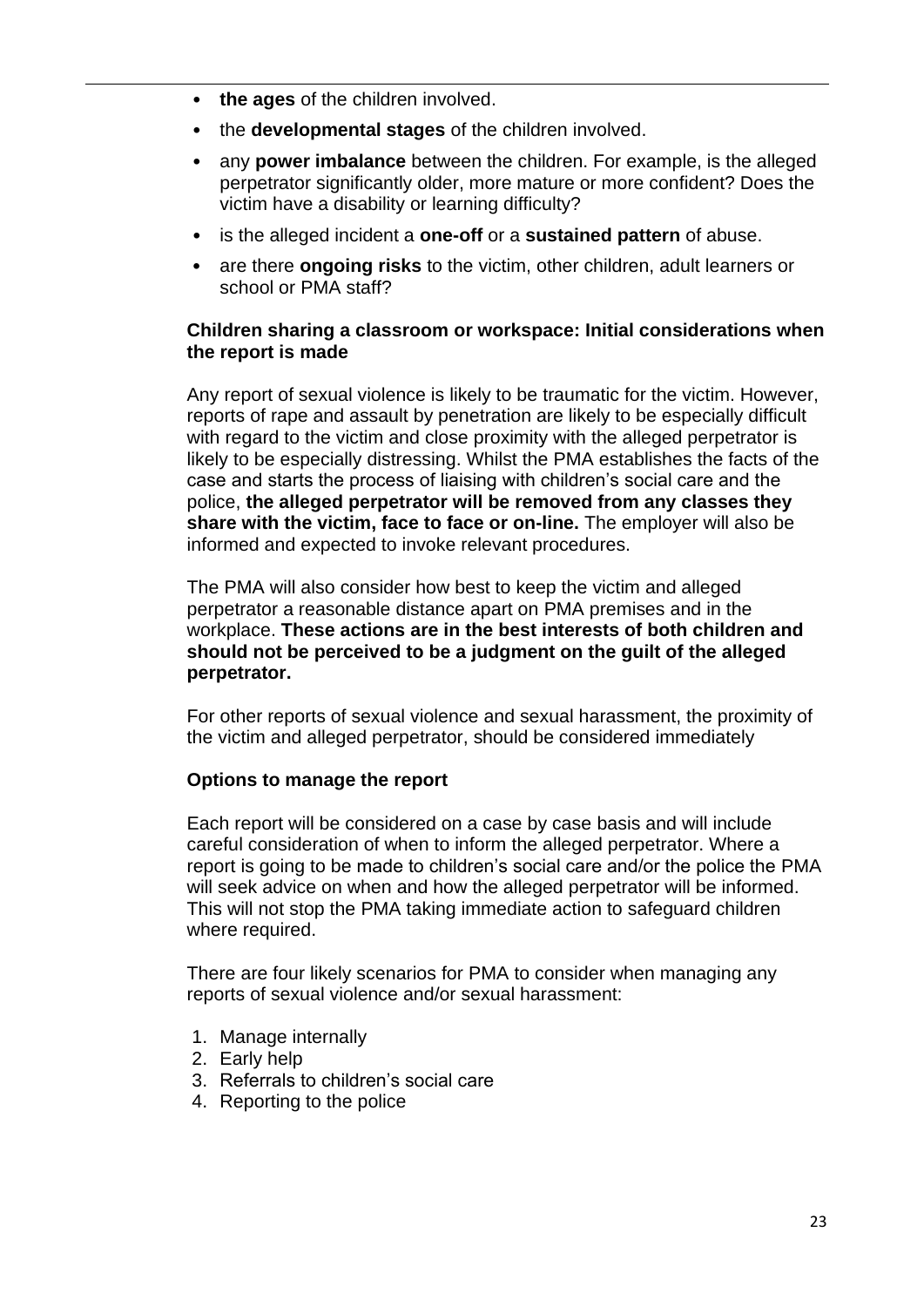# **Ongoing response**

For information on good practice in managing the ongoing response to reports of sexual violence and sexual harassment the PMA will use the advice published in the Department for Educations in their document **'Sexual violence and sexual harassment between children in schools and PMAs' May 2018**.

The advice in this document will be used to inform actions around:

- 1. Safeguarding and supporting the victim
- 2. Safeguarding and supporting the alleged perpetrator
- 3. Discipline and the alleged perpetrator
- 4. Working with parents and carers
- 5. Safeguarding other children

# **Sexting (also known as Youth Produced Sexual Imagery)**

Sexting is when someone shares sexual, naked or semi-naked images or videos of themselves or others, or sends sexually explicit messages. They can be sent using mobiles, tablets, smartphones, and laptops - any device that allows you to share media and messages. Sexting may also be called, trading nudes, dirties, pic for pic<sup>7</sup>.

Creating and sharing sexual photos and videos of under 18's is illegal. Advice issued by UK Council for Child Internet Safety (UKCCIS) has issued the phrase 'youth produced sexual imagery' instead of sexting. This covers the following types of incident:

- A person under the age of 18 creates and shares sexual imagery of themselves with a peer under the age of 18
- A person under the age of 18 shares sexual imagery created by another person under the age of 18 with a peer under the age of 18 or an adult
- A person under the age of 18 is in possession of sexual imagery created by another person under the age of 18<sup>8</sup>

Disclosing private sexual photographs and films with intent to cause distress is a criminal offence.<sup>9</sup> However the PMA is aware of the consequences of criminalising children and follows the guidance issued by the Police when dealing with cases of sexting to ascertain full circumstances and identify whether the act is:

# **Aggravated** – Criminal or abusive elements

Adult involvement or criminal or abusive behavior by minors such as sexual abuse, extortion, threats, malicious conduct arising from personal conflicts.

<sup>7</sup> NSPCC websit[e www.nspcc.org.uk](http://www.nspcc.org.uk/)

<sup>&</sup>lt;sup>8</sup> Sexting in schools and colleges: Responding to incidents and safeguarding young people

<sup>9</sup> Criminal Justice and Courts Act 2015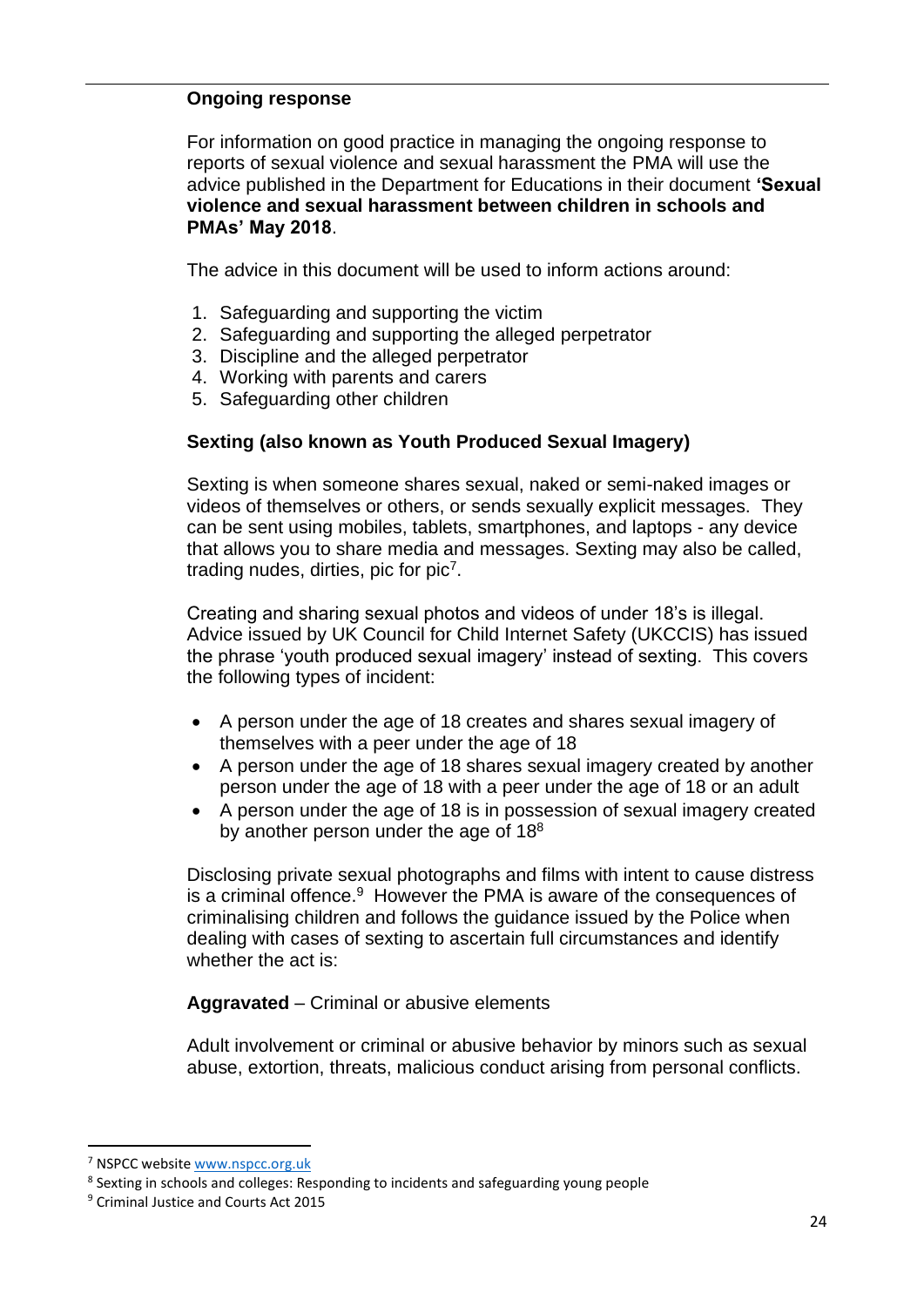**Experimental** – Youths sending, receiving or forwarding sexually explicit messages, photographs or images of themselves: 1) to share with established boy or girlfriends 2) To create romantic interest in another youth 3) For reasons such as attention seeking (no criminal element or intent)

In the first instance the PMA will follow guidance issued by UKCCIS and existing safeguarding procedures when alerted to concerns regarding sexting. Should instances of sexting be disclosed or uncovered by the PMA, which are thought to be aggravated these will be referred to the CSE Cocoordinator (Police) at the relevant local authority. If appropriate young people will be directed to Child Exploitation Online Protection Centre (CEOP) to report if appropriate

Consensual image sharing, especially between older children of the same age, may require a different response. It might not be abusive – but children still need to know it is illegal; whilst non consensual is illegal and abusive. UKCIS provides detailed advice about sharing of nudes and semi-nude images and videos.<sup>10</sup>

# **5.6 Reporting and Dealing with Allegations of Abuse against Members of Staff**

In rare instances, staff of education institutions have been found responsible for child abuse. Due to their frequent contact with children and young people in a variety of situations, including the wider caring role, staff may have allegations of abuse made against them. Staff relationships with learners may lead to allegations against them being made by learners or parents. The PMA recognises that an allegation of child abuse made against a member of staff may be made for a variety of reasons and that the facts of the allegation may or may not be true. The PMA therefore needs policies and procedures on the management of situations where there are allegations of abuse.

These procedures outline the steps to be followed and considerations to be made for the reporting and subsequent management of an allegation of abuse against a member or members of staff.

It is imperative that those dealing with an allegation maintain an open mind and those that investigations are thorough and not subject to delay.

The PMA recognises that the Children Act 1989 states that the welfare of the child is the paramount concern. It is also recognises that hasty or ill-informed decisions in connection with a member of staff can irreparably damage an individual's reputation, confidence and career. Therefore, those dealing with such allegations within the PMA will do so with sensitivity and will act in a careful, measured way.

**5.6.1 Scope** - These procedures apply to all staff, whether teaching, administrative, management or support, as well as to volunteers. The word "staff" is used to denote all these groups.

<sup>&</sup>lt;sup>10</sup> Part One: Safeguarding information for all staff

Keeping Children Safe in Education September 2021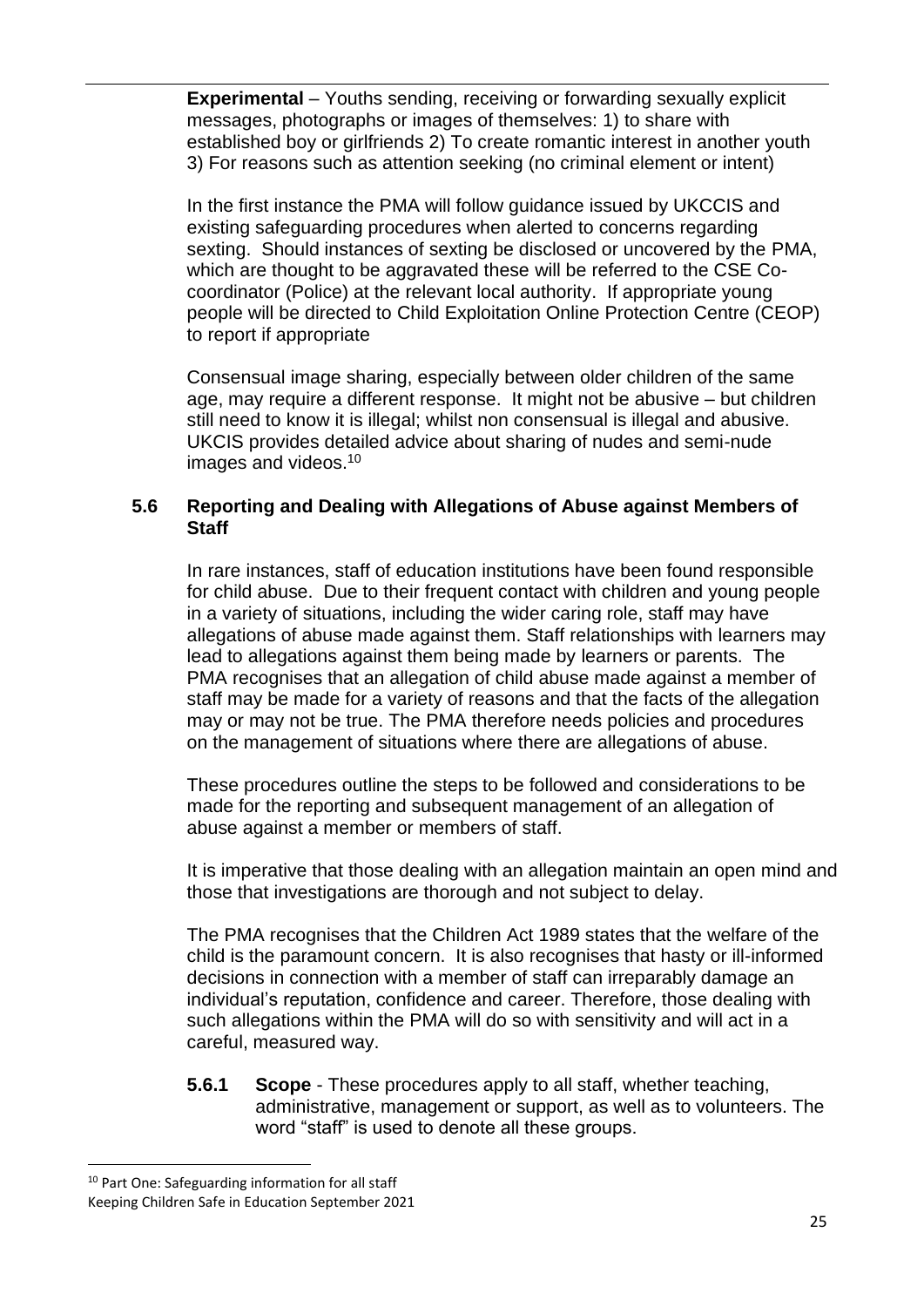# **5.6.2 Procedures** - Making an allegation regarding concerns over another staff member.

There are two ways to raise concerns regarding the conduct of another staff member. Staff can either report the allegation directly to the Head of Business Operations, Director of Operations or Director of Client Services, Human Resources or they may use the Whistleblowing Procedure.

If they choose to use the Whistleblowing Procedure, then the staff member must be made aware that anonymity cannot be guaranteed if the matter is subsequently dealt with by the Police or other external organisation. The Whistleblowing Procedure outlines how a member of staff can report an allegation. The Senior Directors and Human Resources will then decide on how to deal with the matter following normal procedures, which will result in a referral to the Local Area Designated Officer (LADO).

# **5.6.3 Procedures - Receiving an Allegation from a Child**

A member of staff who receives an allegation about another member of staff from a child should follow the guidelines in section 2.3 for dealing with disclosure.

The allegation should be reported immediately to the Director Business Operations or Senior Directors (unless one of the Directors are the person against whom the allegation is made, in which case the report should be made to the Chair of Governors).

Immediately upon an allegation being made, as well as consulting with the LADO at Social Care and/or the Police, the Head of Business Operations or the senior Directors, should:

- Obtain written details of the allegation, signed and dated from the person who received the allegation. (Not from the learner who made and/or was the subject of the allegation)
- The written details should be countersigned and dated by the Head of Business Operations (or designated person).
- Record information about times, dates, locations and names of potential witnesses.

# **5.6.4 Initial Assessment by the Senior Directors (or designated person)**

The designated person should make an initial assessment of the allegation (ensuring consultation with the Staff Member with Lead Responsibility, the Designated Governor and the relevant Local Safeguarding Partnership as appropriate).

Where the allegation is considered to be either a potential criminal act or indicates that the child has suffered, is suffering or is likely to suffer significant harm, the matter should be reported immediately to a LADO at Social Care.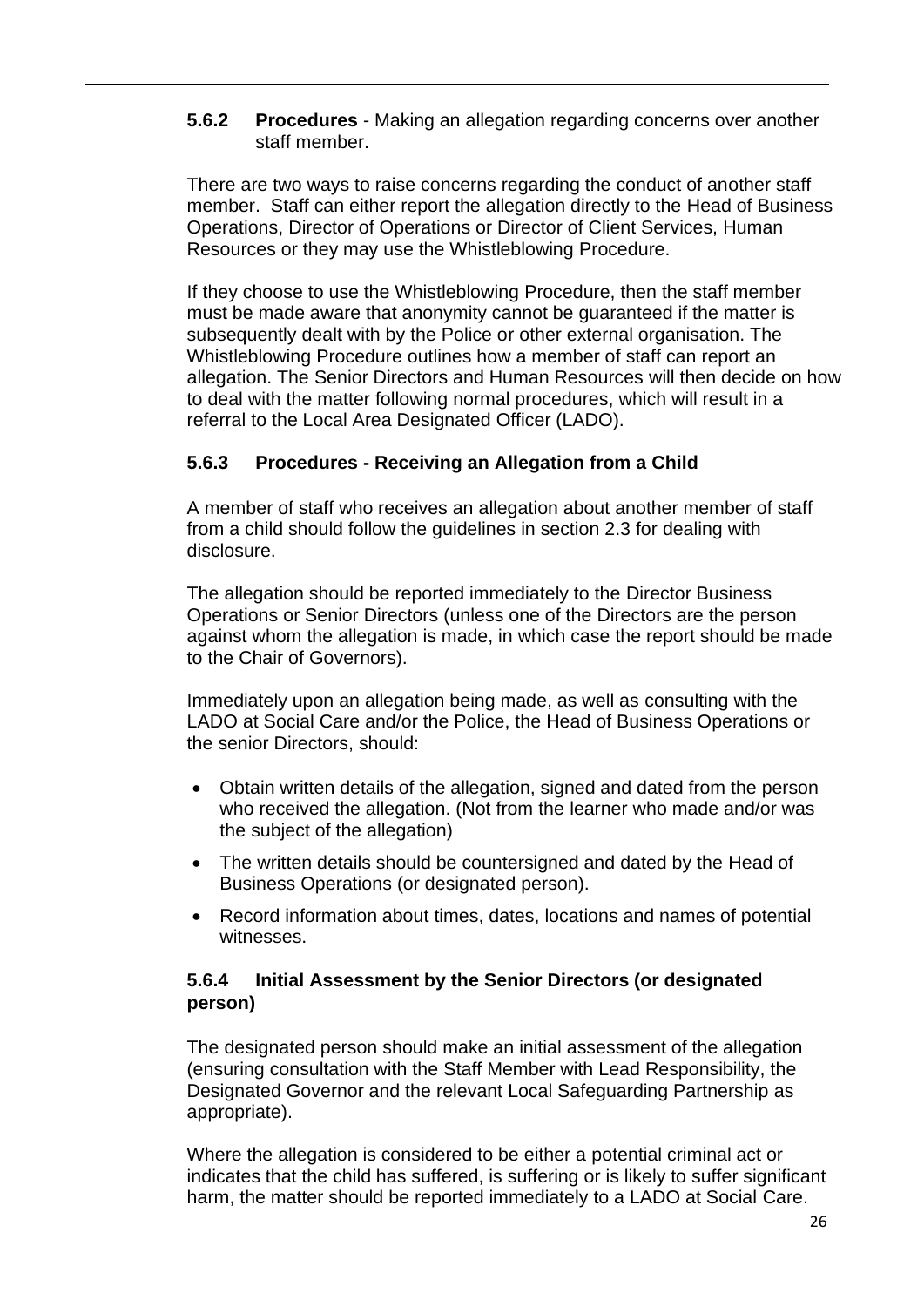It is important that the designated person does not investigate the allegation. The initial assessment should be on the basis of the information received and is a decision whether or not the allegation warrants further investigation.

Other potential outcomes are:

- a. The allegation represents inappropriate behavior or poor practice by the member of staff and is neither potentially a crime nor a cause of significant harm to the child. The matter should be addressed in accordance with the PMA staff disciplinary procedures.
- b. The allegation can be shown to be false because the facts alleged could not possibly be true.

# **5.6.5 Enquiries and Investigations**

Safeguarding enquiries by Social Care or the Police are not to be confused with internal, disciplinary enquiries by the PMA. The PMA may be able to use the outcome of external agency enquiries as part of its own procedures. The safeguarding agencies, including the police, have no power to direct the PMA to act in a particular way; however, the PMA should assist the agencies with their enquiries. Social Care and the Police would be likely to convene a Senior Strategy Meeting and a representative of the PMA would be expected to participate.

The PMA shall hold in abeyance its own internal enquiries while the formal Police or Social Services investigations proceed; to do otherwise may prejudice the investigation. Any internal enquiries shall conform to the existing staff disciplinary procedures.

If there is an investigation by an external agency, for example the Police, the designated person should normally be involved in, and contribute to, the inter-agency strategy discussions. The designated person is responsible for ensuring that the PMA gives every assistance with the agency's enquiries. He/she will ensure that appropriate confidentiality is maintained in connection with the enquiries, in the interests of the member of staff about whom the allegation is made. The designated person shall advise the member of staff that he/she should consult with a representative, for example, a trade union or legal representative.

Subject to objections from the Police or other investigating agency, the designated person shall:

- a. Inform the child/children/adult at risk/parent/carer making the allegation that the investigation is taking place and what the likely process will involve.
- b. Ensure that the parents/carers of the child making the allegation are aware that the investigation is taking place and what the likely process will involve.
- c. Inform the member of staff against whom the allegation was made of the fact that the investigation is taking place and what the likely process will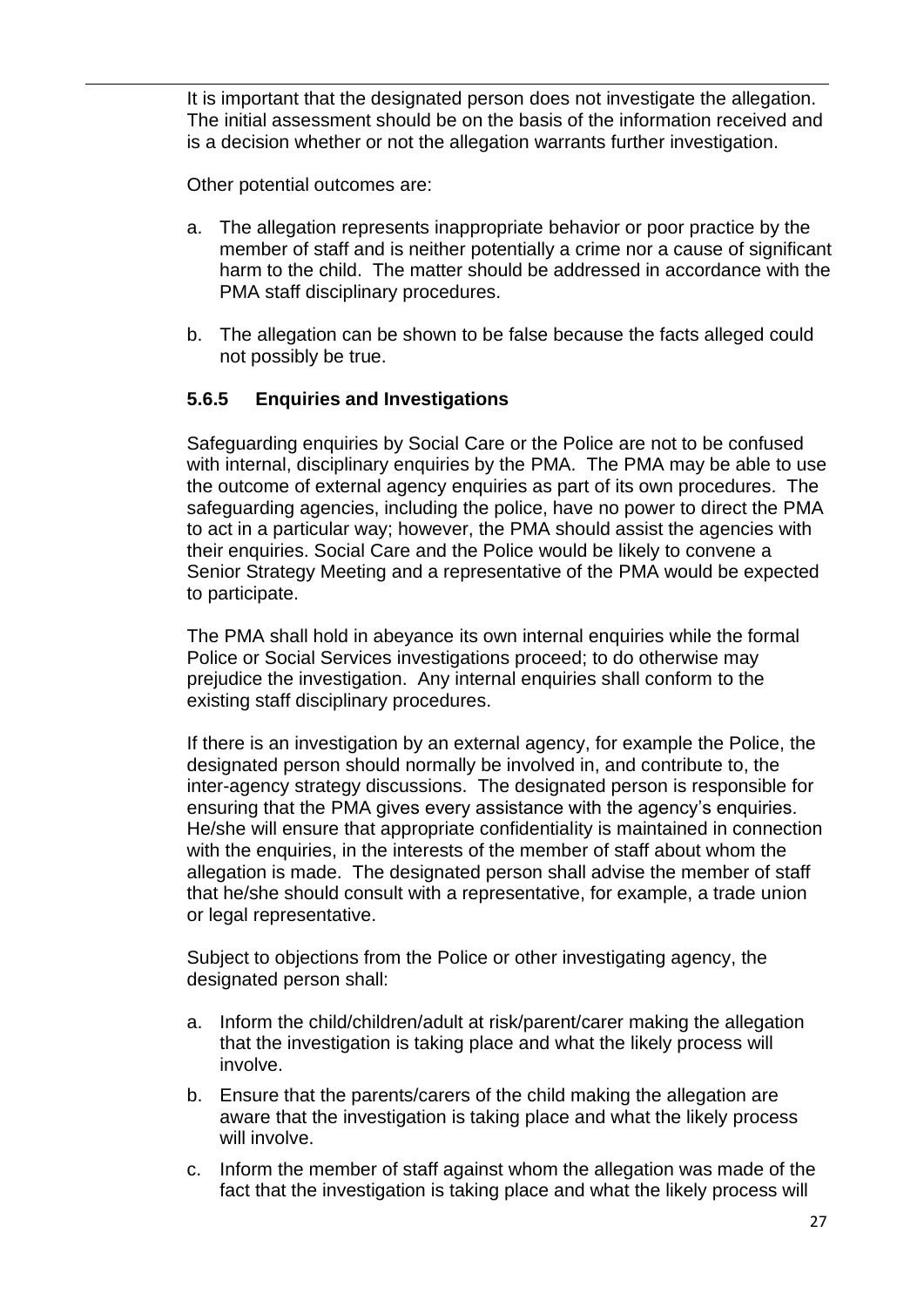involve.

d. Inform the Chair of Governors and/or the designated Governor of the allegation and the investigation.

The designated person shall keep a written record of the action taken in connection with the allegation (see section 16 Confidentiality and section 17 Written Records).

Media attention during an investigation of an allegation can add to the problems for the member of staff and may even hinder an investigation. The PMA will carefully manage all media relations sensitively and appropriately. Regrettably, it is often the case that the media become aware of allegations through parents or learners. Any briefings to staff and governors will emphasise the need to avoid media coverage in accordance with the Staff Code of Conduct. Staff have the Human Rights Act 2000 to protect "privacy". Advising the member of staff of any early indications of media interest and or coverage will be essential.

# **5.6.6 Potential Outcomes from Senior Strategy Meeting**

There are four possible outcomes from a strategy meeting. If the matter is referred to the Police or Social Services, the PMA will be guided by these agencies on how to deal with the matter. It is likely that this will result in an external investigation.

Decisions on whether to suspend the member of staff and/or invoke the disciplinary procedure will be done in consultation with these organisations. The strategy meeting may decide that the PMA can investigate the matter and report back the outcome back to the strategy group. If this is the case, then the matter will be dealt with using the PMA's disciplinary procedure. The fourth outcome could be that the strategy meeting felt there was no case to investigate.

# **5.6.7 Suspension of Staff**

Please refer to the disciplinary procedure for guidance on suspension of staff. Consideration should be given to alternatives: e.g. paid leave of absence; agreement to refrain from attending work; change of, or withdrawal from, specified duties.

The parents/carers of the child/adult at risk making the allegation will be informed of the suspension. They should be asked to treat the information as confidential. Consideration should be given to informing the learner making the allegation of the suspension.

# **5.6.8 The Disciplinary Investigation**

The disciplinary investigation should be conducted in accordance with the existing staff disciplinary procedures.

The learner/s making the allegation and/or their parents should be informed of the outcome of the investigation and proceedings. This should occur prior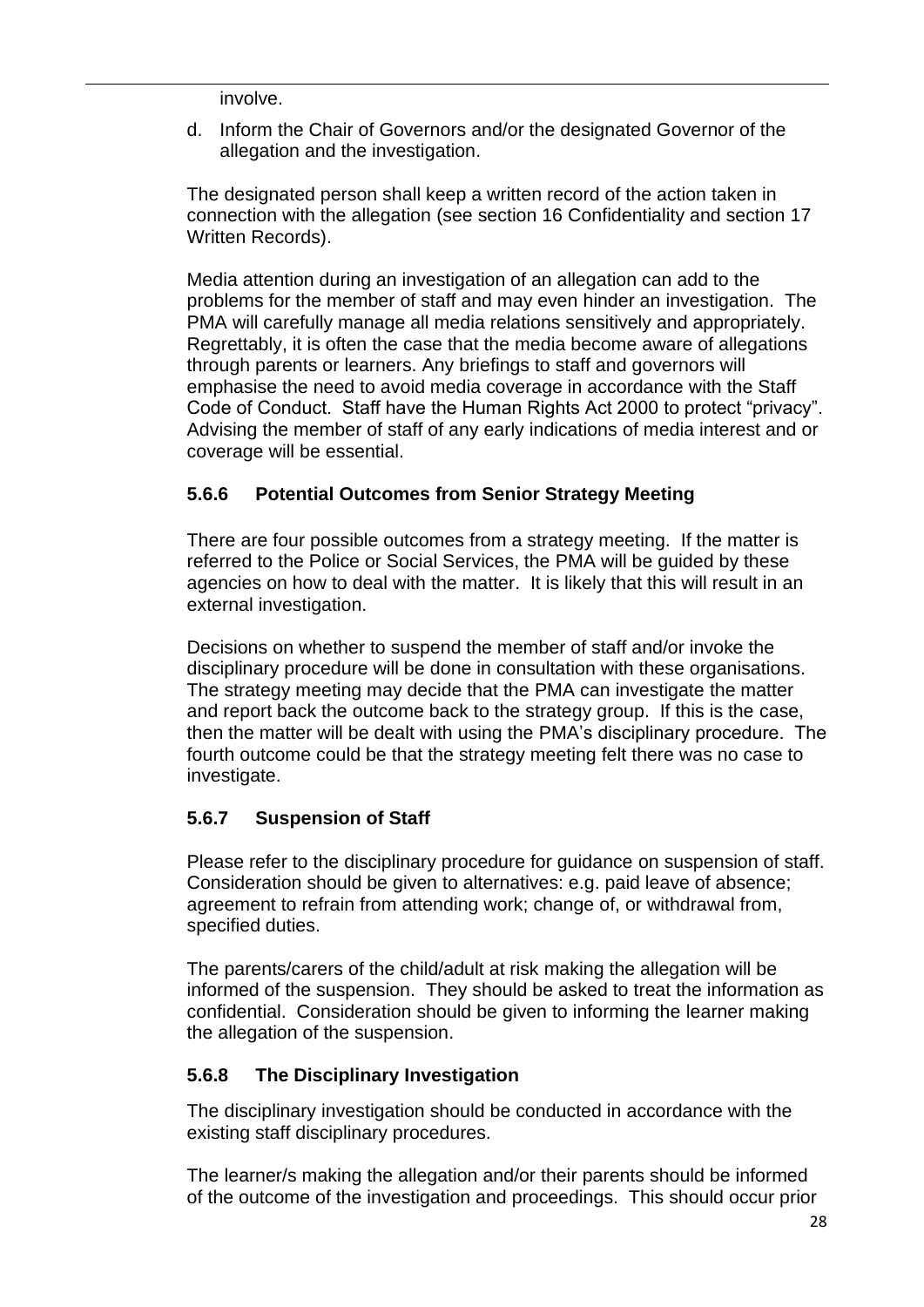to the return to PMA of the member of staff (if suspended).

The designated person should give consideration to what information should be made available to the general population of the PMA.

The PMA will support the legal requirement to make a referral to the Disclosure & Barring Service (DBS) where they think an individual has engaged in conduct that harmed (or is likely to harm) a child or if the person otherwise poses a risk of harm to a child.

# **5.6.9 Allegations without foundation**

Obviously false allegations may be indicative of problems of abuse elsewhere. A record should be kept and consideration given to a referral to Social Care in order that other agencies may act upon the information.

After consultation the designated senior member of staff and/or the designated Governor shall:

- a. Inform the member of staff against whom the allegation is made orally and in writing that no further disciplinary or safeguarding action will be taken. Consideration should be given to offering counselling/support.
- b. Inform the parents/carers of the alleged victim that the allegation has been made and of the outcome
- c. Where the allegation was made by a child/adult at risk other than the alleged victim, consideration to be given to informing the parents/carers of that child/adult at risk.
- d. Prepare a report outlining the allegation and giving reasons for the conclusion that it had no foundation and confirming that the above action had been taken

# **5.6.10 Records**

It is important that documents relating to an investigation are retained in a secure place, together with a written record of the outcome and, if disciplinary action is taken, details retained on the member of staff's personal and confidential file (see section 16 Confidentiality and section 17 Written Records). These records should be kept until the member of staff's normal retirement age or for a period of 10 years from the date of allegation if that is longer.

If a member of staff is dismissed or resigns before the disciplinary process is completed, he/she should be informed about the PMA's statutory duty to inform the Disclosure and Barring Service (DBS).

# **5.6.11 Monitoring Effectiveness**

Where an allegation has been made against a member of staff, the designated Governor, together with the senior staff member with lead responsibility should, at the conclusion of the investigation and any disciplinary procedures, consider whether there are any matters arising from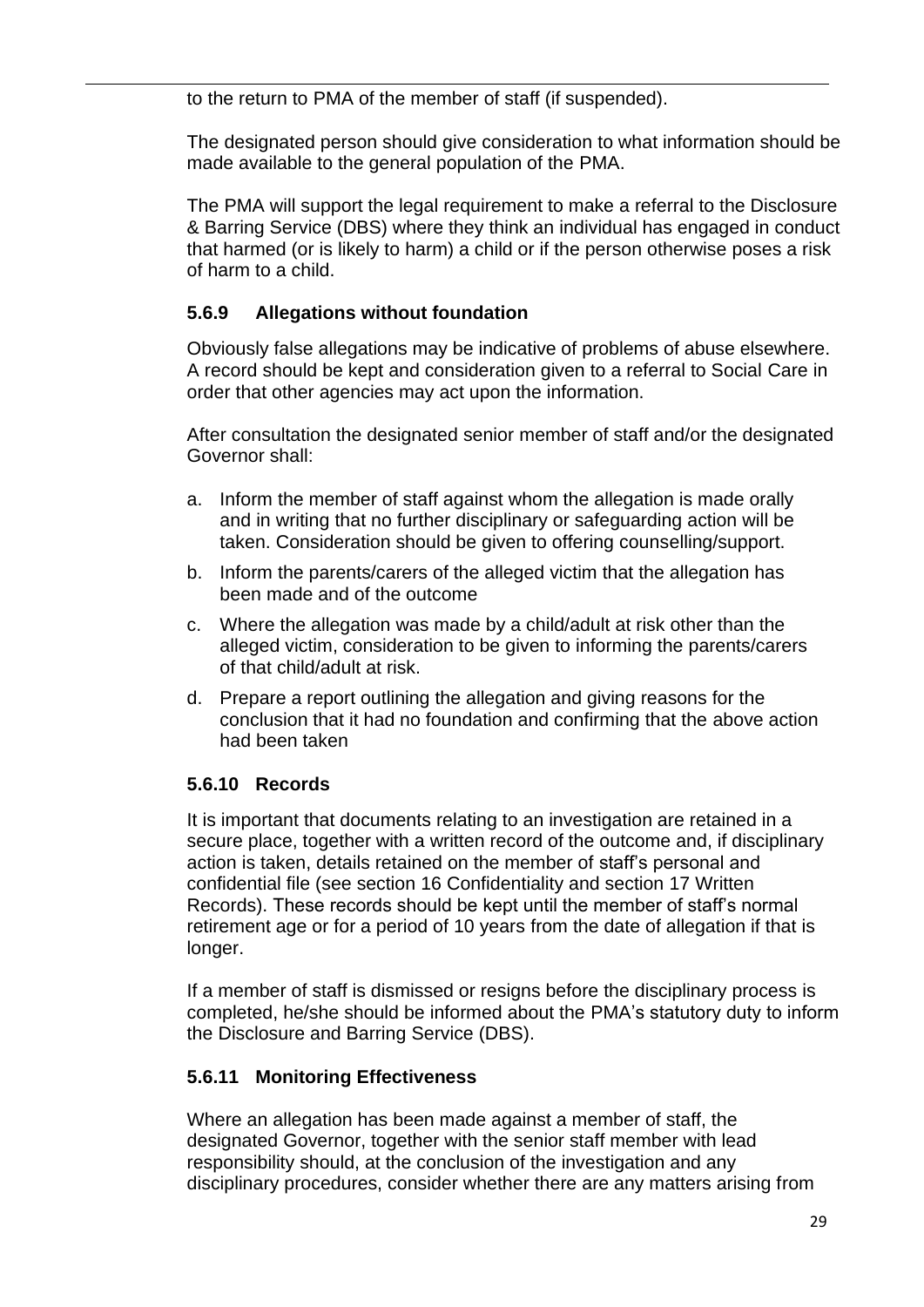it that could lead to the improvement of the PMA's procedures and/or policies and/or which should be drawn to the attention of the Local Safeguarding Partnership/Social Care. Consideration should also be given to the training needs of staff.

The NSPCC whistleblowing helpline is available for staff who do not feel able to raise concerns regarding child protection failures internally.

Staff can call: 0800 028 0285 – line is available from 8:00 AM to 8:00 PM, Monday to Friday and Email: **help@nspcc.org.uk.<sup>11</sup>** 

# <span id="page-29-0"></span>**6. Recruitment and Selection Procedures**

The PMA pays full regard to DfE guidance "Keeping children safe in education", September 2021, ensuring that all appropriate measures are applied in relation to everyone who works in the PMA (e.g. staff, volunteers and staff employed by contractors). Safer recruitment practice includes scrutinising applicants, verifying identity, academic or vocational qualifications, obtaining professional and character references, checking previous employment history and ensuring that a candidate has the health and physical capacity for the job. It also includes undertaking interviews and DBS checks and compliance with the Disclosure & Barring Service (DBS) regulations. As a result of The Education and Training (Welfare of Children) Act 2021 extending provisions to post 16 Education. PMA in addition to enhanced DBS checks will undertake a children's barred list check prior to the commencement of employment.

As part of the PMA's induction procedure all staff members receive Part one of Keeping Children Safe in Education; September 2021, undergo safeguarding and child protection training. Training is regularly updated and all staff receive updates at least annually.

This is outlined further in the PMA's Recruitment and Selection Policy.

# <span id="page-29-1"></span>**7. Responsibilities of PMA Staff**

The PMA has a staff Code of Conduct which all staff employed by the PMA must read and adhere to. Full compliance is essential to ensure the wellbeing of learners and staff. As well as safeguarding children/adult at risk, the Code of Conduct is also intended to protect staff from the potential risk of a safeguarding allegation being made against them. Staff must ensure they are aware of the PMA's safeguarding policy and procedures and know the identity of the Safeguarding Officers. Staff will monitor attendance closely and follow up non-attendance promptly to minimise the risk of learners missing from education and training, therefore reducing the risk of learners becoming vulnerable to abuse and harm. The PMA will also use disciplinary procedures to reinforce positive behaviour and address instances of poor behaviour including bullying.

All staff will wear a PMA staff lanyard and ID badge.

<sup>11</sup> <https://www.nspcc.org.uk/>

DfE Keeping Children Safe in Education September 2021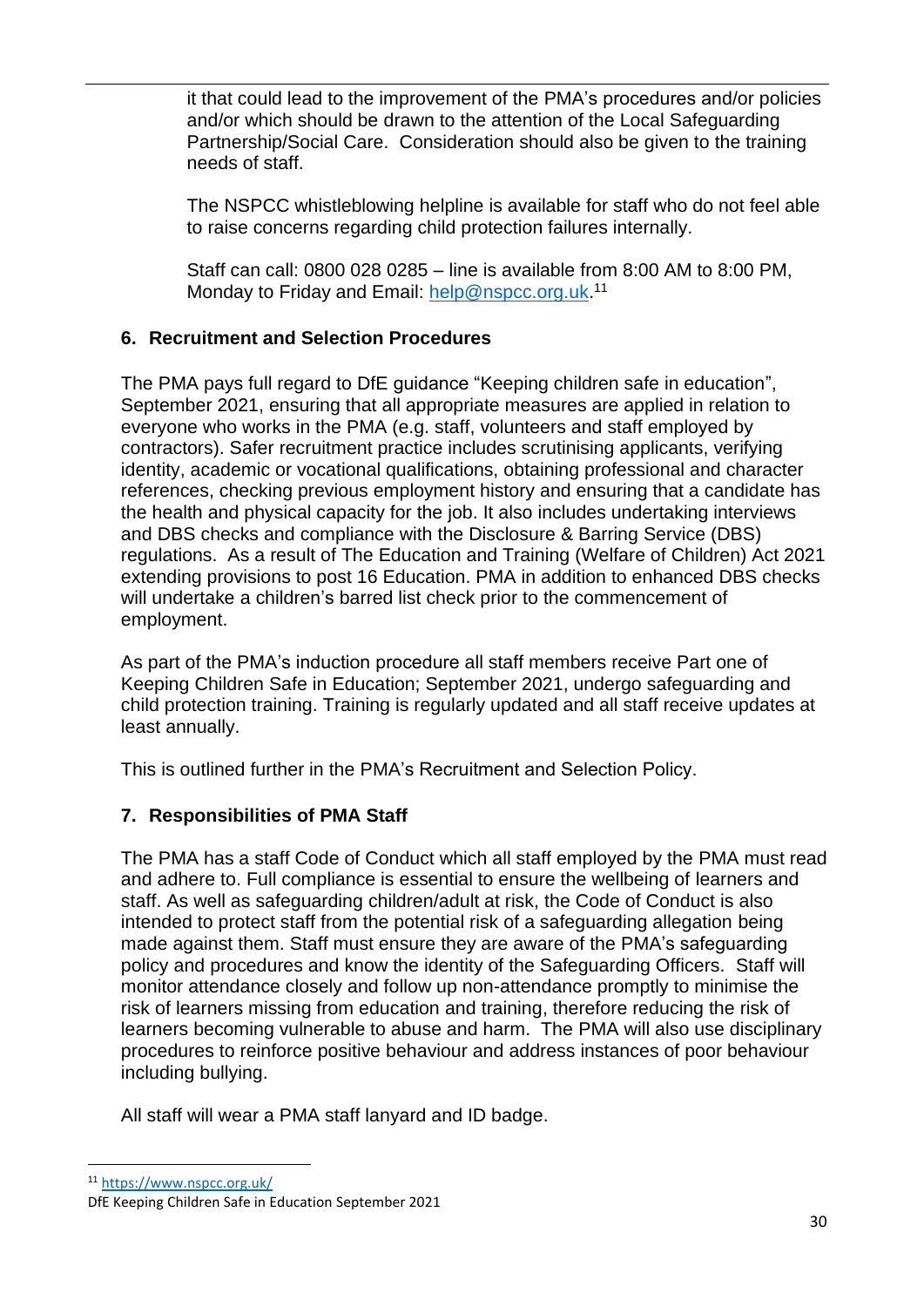# **8. Work Place (Apprenticeships)**

.

Employers and training organisations will be asked to co-operate with the PMA by putting in place and subscribing to appropriate safeguards. Health and Safety vetting documentation must be provided to the PMA alongside a child protection policy, and employer's liability insurance (unless eligible for ELI exemption). The PMA in conjunction with the employer will review and update this annually.

Each apprentice will have an 4-6 weekly performance review where Prevent and safeguarding will be discussed. If any concerns occur outside of these time employers and apprentices will contact their tutor as point of contact.

Appendix C gives more information, and can be used as a separate document for employers to help them understand and carry out their duty with regards to Prevent, Safeguarding and British Values.

# **Employers Safeguarding and Prevent Duty**

Employers have a duty to comply with all current and future UK legislation and statutory responsibilities. There is a particular exception that an employer should take responsibility for an apprentice's welfare in the workplace, and to also seek appropriate advice when they feel an apprentice may be at risk in their personal lives.

# **Employers Safeguarding and Prevent Role**

- Familiarise themselves with relevant government legislation.
- Take appropriate steps to understand what safeguarding means in practice at their organisation, in the context of the responsibilities they have for the people they employ.
- Ensure that any staff working with apprentices in a position of trust are appropriate for the role, and do not present any danger or threat.
- If appropriate, identify a person to coordinate safeguarding across an organisation.
- Demonstrate a commitment to the principles that underpin the Prevent Duty, referring any issues or concerns to the Safeguarding Team at PMA

# <span id="page-30-0"></span>**9. Bullying and Harassment**

The PMA is committed to providing a caring, friendly and safe environment for all our learners so they can learn in a relaxed and secure atmosphere. Bullying of any kind is unacceptable. If bullying does occur, all learners should be able to tell and know that incidents will be dealt with promptly and effectively. This means that *anyone* who knows that bullying is happening is expected to let staff know. Staff are required to inform the safeguarding team of any incidence of bullying as soon as they are aware that it has occurred. This refers to both in face and remote learning.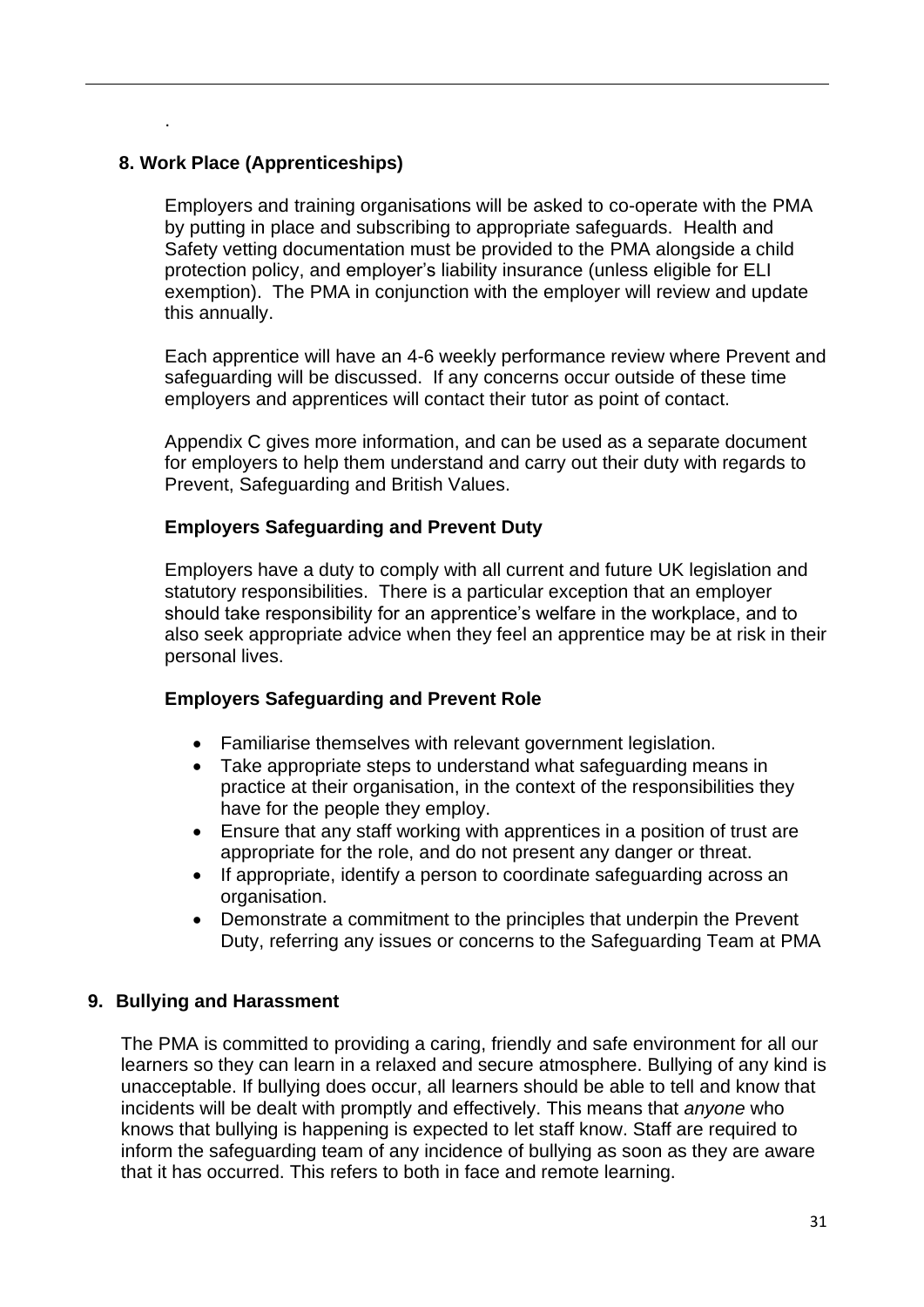# <span id="page-31-0"></span>**10.Supporting Vulnerable/at risk Learners**

PMA staff are alerted to the potential need for early help and intervention for a child/young person who:

- is disabled and has specific additional needs
- has special educational needs (whether or not they have a statutory education, health and care plan)
- Those in care or care leavers
- is a young carer
- is showing signs of being drawn in to anti-social or criminal behaviour, including gang involvement and association with organised crime groups
- is frequently missing/goes missing from care or from home
- is misusing drugs or alcohol themselves
- is at risk of modern slavery, trafficking or exploitation
- is in a family circumstance presenting challenges for the child, such as substance abuse, adult mental health problems or domestic abuse
- has returned home to their family from care
- is showing early signs of abuse or neglect
- is at risk of being radicalised or exploited
- is a privately fostered child

.

Services and support are available in PMA to assist and support those learners who are vulnerable or may be at risk. All tutors are trained to recognise signals that learners may be struggling or may be experiencing difficulties. Referral can be made to support services internally and externally

Assessments to identify vulnerable learners (such as those in care, care leavers, young carers, learners with learning difficulties and/or disabilities, learners with mental health problems, adults at risk, etc.) are undertaken during the on-boarding process to ensure the learners are adequately supported. Learner reviews are undertaken on a monthly basis in order to continuously monitor learner progress and emerging issues.

Any unauthorised absence is followed up by the tutor to check why the learner was not in attendance. Any persistent absence is discussed with the employer and if appropriate parents of under 18s. The unexplained absence of any child, young person or adult at risk should be referred to the safeguarding team as their absence may be an indication of potential abuse or concern.

The PMA recognises that Children and adults with special educational needs (SEN) and disabilities can face additional safeguarding challenges. During training reference is made to the additional barriers that can exist when recognising abuse and neglect in this group of children, such as: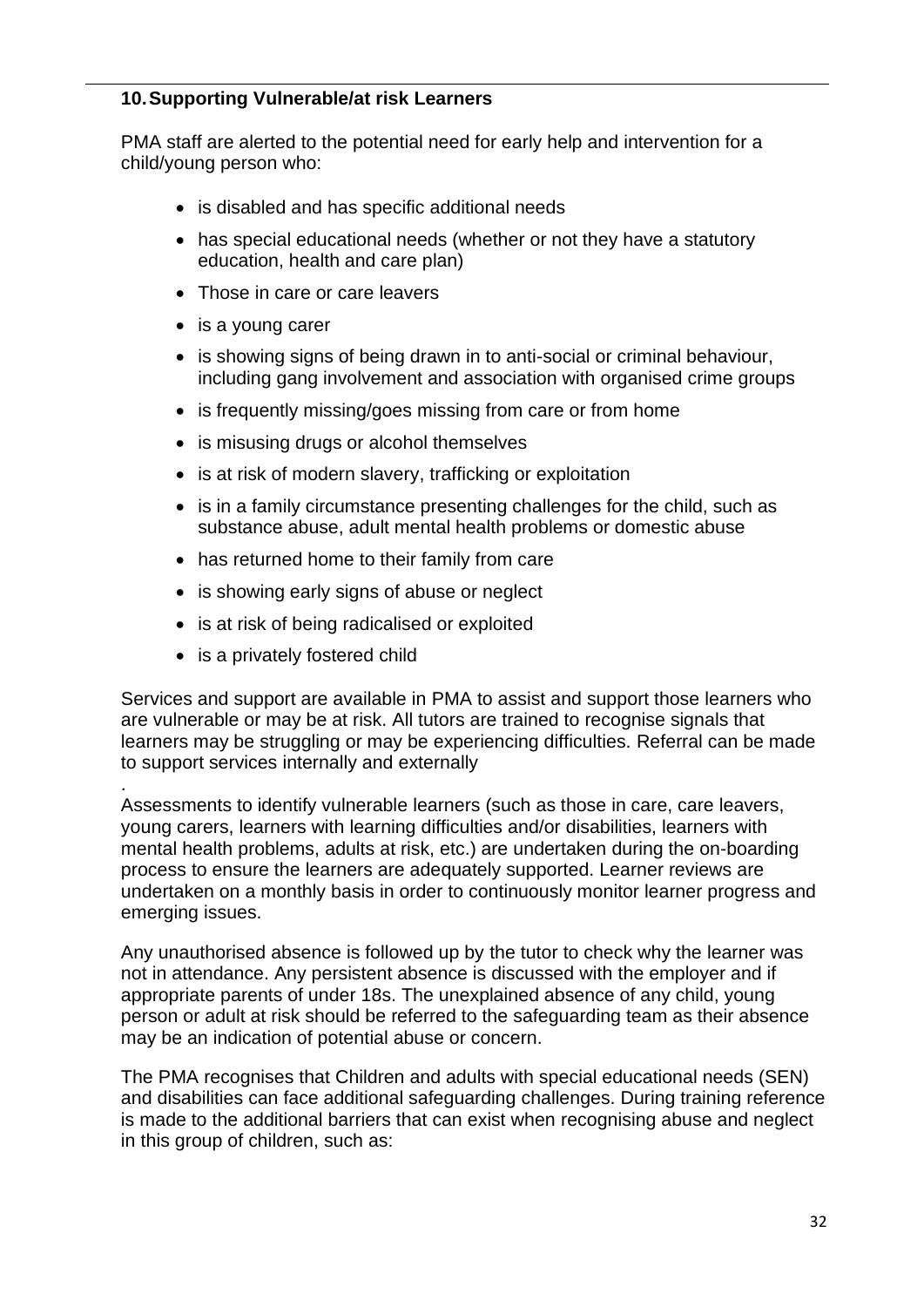- Assumptions that indicators of possible abuse such as behaviour, mood and injury relate to the child or adult disability without further exploration
- Children and adults with SEN and disabilities can be disproportionally impacted by things like bullying - without outwardly showing any signs
- Communication barriers and difficulties in overcoming these barriers

# <span id="page-32-0"></span>**11.Visitors and Contractors**

All visitors must sign in on arrival at PMA. Visitors will be asked to read and support the PMA's commitment to safeguarding our learners. They will be supervised around PMA as appropriate.

Contractors are issued with guidance on an annual basis to ensure they are aware of safeguarding and their responsibilities whilst in PMA. If appropriate, supervision or DBS checks for contractors will be arranged. The identity of contractors should be checked on arrival at the PMA.

# **12.Delivery**

The PMA will ensure learners are taught about safeguarding, including online, through teaching and learning opportunities. Children, young people and adults at risk can develop an understanding of why and how to keep safe. The safeguarding bulletin includes key topics such as, bullying, cyber bullying, on-line safety, abuse, Prevent, British Values, Equality & Diversity, sexting, peer on peer, personal health and well-being and health and safety. Awareness raising begins at on-boarding and induction involving learners, employers and staff.

# <span id="page-32-1"></span>**13.Safeguarding Information for Learners**

All learners are informed that we have staff with responsibility for safeguarding and are told who they are. We inform learners of whom they might talk to, their right to be listened to and what steps can be taken to protect them from harm. We make learners aware of these arrangements through, induction, reviews and information on Aptem.

The PMA consults with learners to identify and address their safeguarding and health and safety concerns.

All learners will wear an ID badge in accordance with the wishes of their employer.

# <span id="page-32-2"></span>**14.Partnership with Parents/Carers**

The PMA shares a purpose with parents to keep children safe from harm and to have their welfare promoted. The PMA is committed to working with parents positively, openly and honestly ensuring that all parents are treated with respect, dignity and courtesy. The PMA respects parents' rights to privacy and confidentiality and will not share sensitive information unless given have permission, or it is necessary to do so in order to protect a child.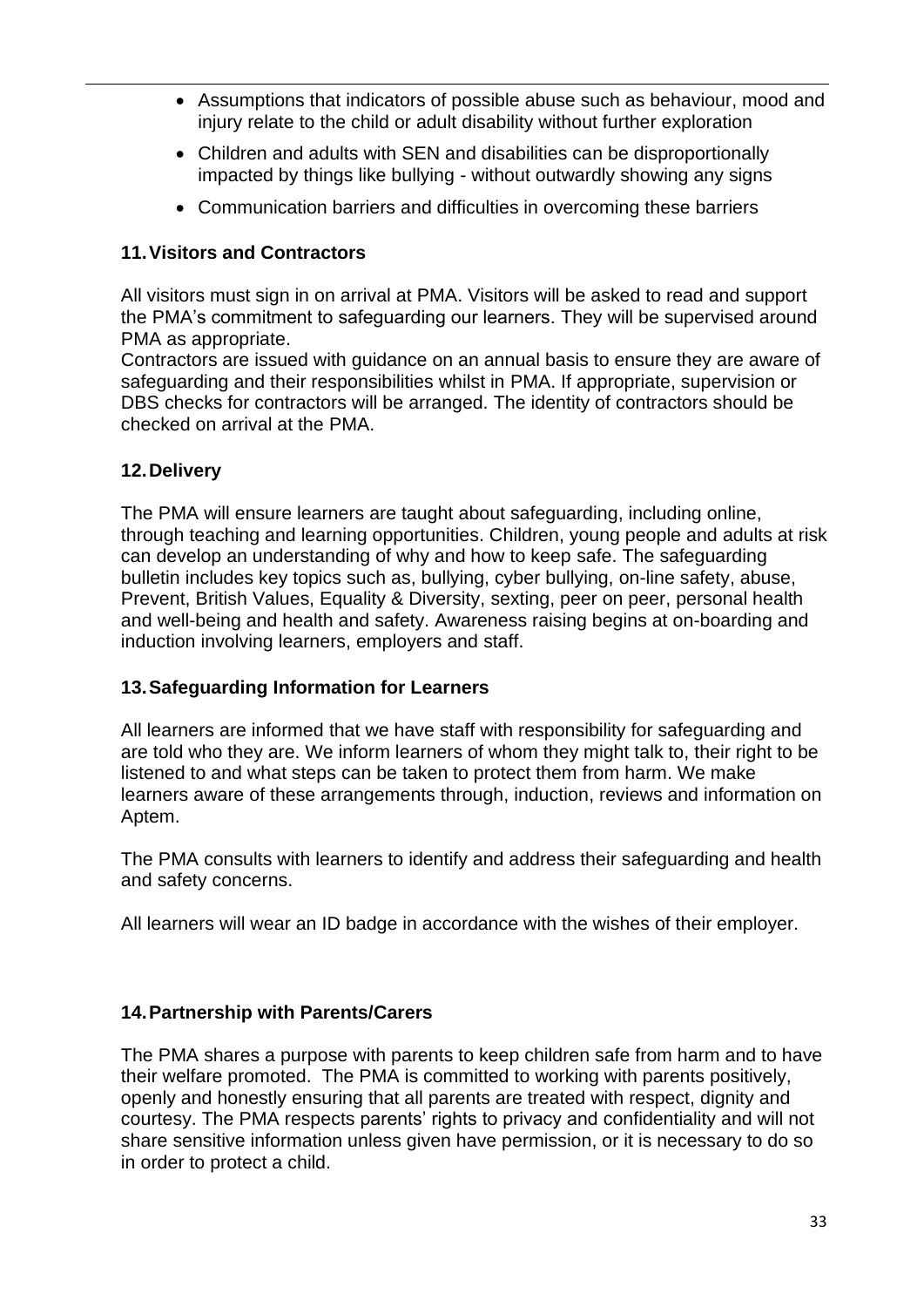The PMA will share with parents any concerns we may have about their child unless to do so may place a child at risk of harm.

# <span id="page-33-0"></span>**15.Confidentiality**

In order to meet the needs of children, young people and adults at risk, the PMA recognises the importance of information sharing between professionals and local agencies.<sup>12</sup>

Fears about sharing information **cannot** be allowed to stand in the way of the need to promote the welfare and protect the safety of children, young people and adults at risk. Inter-agency working and information sharing are vital in identifying and tackling all forms of abuse, it is clear they are especially important to identify and prevent child sexual exploitation.

All suspicions and investigations are kept confidential and shared only with those who need to know. Consent to share information is obtained prior to information sharing, except where a young person or adult at risk is at risk from harm.

Electronic records are kept on the PMA's Sharepoint system, however these do not contain the details of referrals as this is confidential.

# <span id="page-33-1"></span>**16.Written Records**

The nominated member of staff shall retain a copy of:

- Any reports
- Any notes, memoranda or other correspondence dealing with the matter
- Any other relevant materials

The nominated member of staff will also keep copies of Children in Care Statutory Reviews, risk assessments, YJS behaviour plans, etc.

Records are electronic where possible and held on a shared drive, with limited user access. Paper copies will be securely destroyed once electronic versions are uploaded.

Copies of paper reports, notes etc. if held are stored in a securely locked filing cabinet within the PMA archives, keys are held by the Dedicated Safeguarding Lead and the Deputy Safeguarding Lead. They are kept for a minimum period of 7 years (or until learners reach the age of 25). Copies of reports regarding allegations made against staff shall be kept securely sealed by the Senior Directors until the member of staff's normal retirement age or for a period of 10 years from the date of allegation if that is longer.

<sup>12</sup> Information sharing: Advice for practitioners providing safeguarding services to children, young people, parents and carers March 2015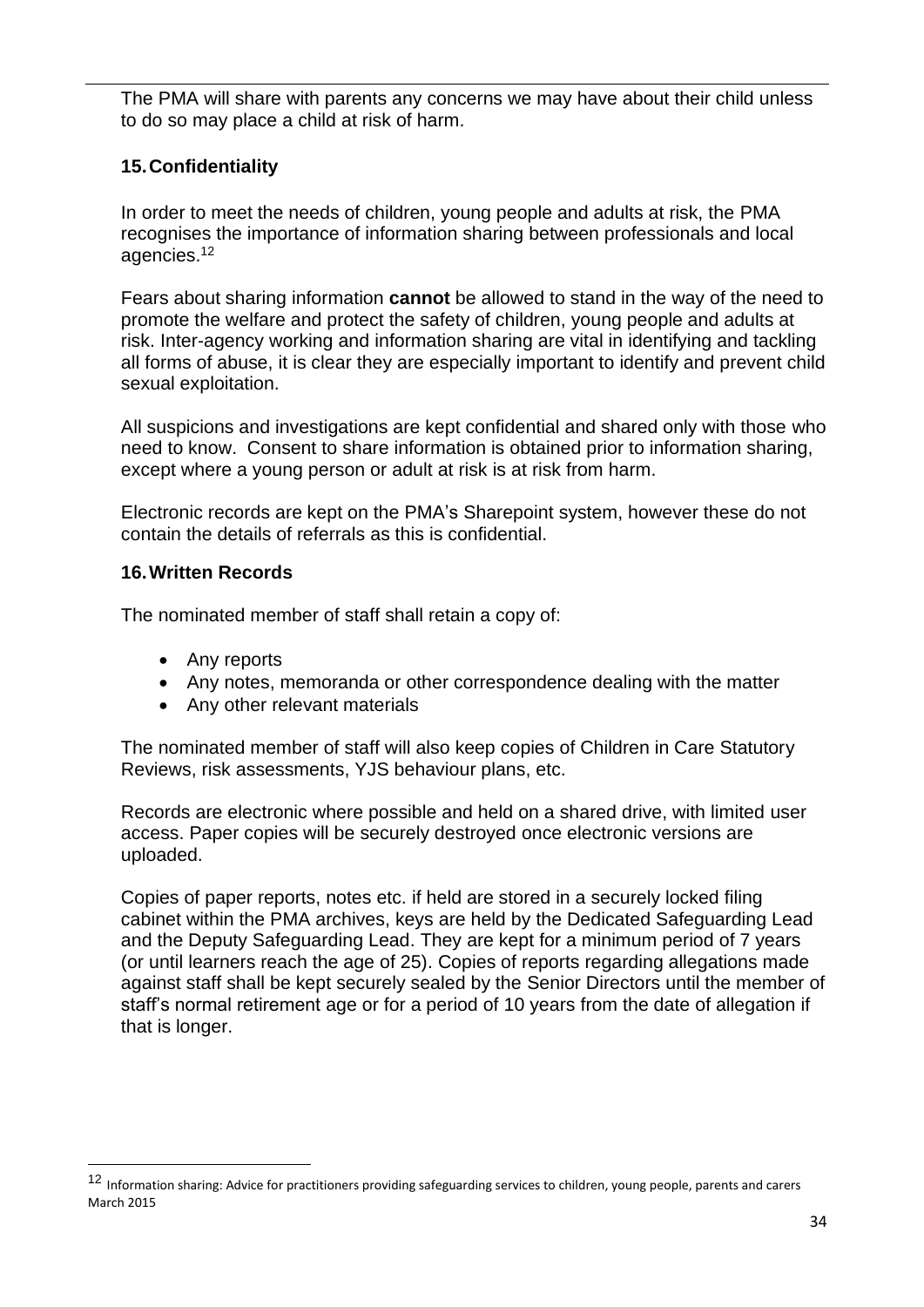<span id="page-34-0"></span>**Appendix A – DFE Keeping Children Safe in Education**

**NEW PART 1 GUIDANCE INSERTED**



# **Keeping children safe in education**

# **Statutory guidance for schools and colleges**

**Part one: Information for all school and college staff**

**September 2021**

Keeping children safe in education 2021 - September.pdf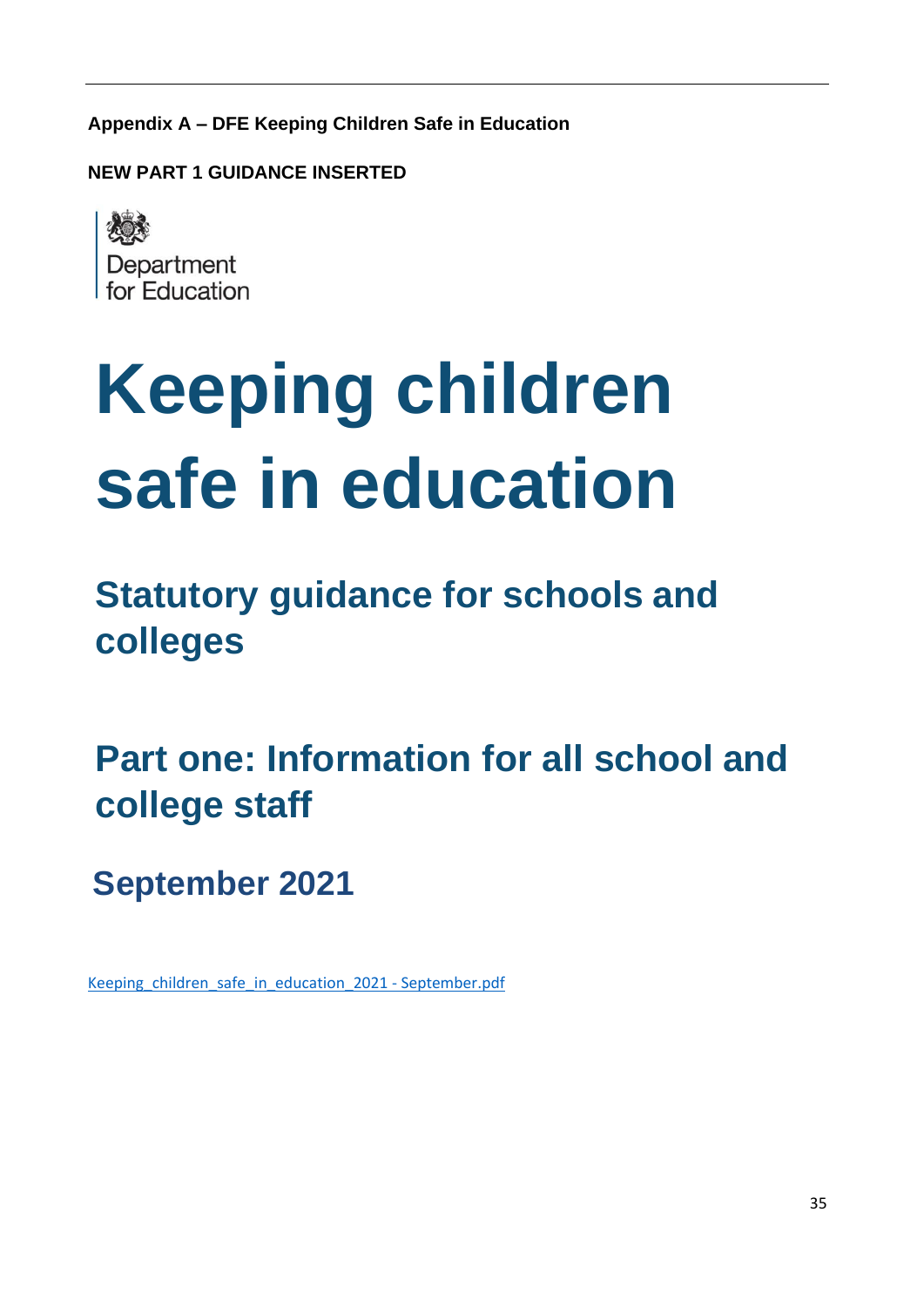# **Appendix B - Radicalisation & PREVENT Strategy**

'The Prevent Duty' - All schools and colleges are subject to a duty under section 26 of the Counter Terrorism Act 2015, in the exercise of their functions, to have 'due regard' to the need to prevent people from being drawn into terrorism. This is known as the Prevent duty.

# **1) Introduction**

The PMA is committed to providing learners with the necessary skills and knowledge to keep themselves and others safe. Education, like other key sectors, has a responsibility to promote values of openness and tolerance and to facilitate free debate which is characteristic of being a British citizen. It is in this context that the PMA provides a 'Radicalisation and PREVENT Strategy'.

The PMA's strategy is formed from the National Strategy known as CONTEST. It has four elements Pursue, Protect, Prepare and PREVENT. The area in which PMAs have the most influence is PREVENT which aims to stop people becoming terrorists or supporting terrorism.

# **2) Context**

The aim of this strategy is to:

- Identify and assess the risks that learners may face
- Ensure external speakers and events are appropriately risk assessed
- Develop and regularly update the Prevent action plan in order to mitigate risk
- Establish effective partnerships in order to comply with the Prevent duty
- Ensure appropriate training is available for all staff across the PMA
- Embed the Prevent duty through the exemplifying of British Values
- Ensure appropriate support is in place for learners
- Ensure existing policies and procedures including Equality and Diversity and the IT policies make specific reference to the duty
- Appropriate steps are taken to ensure the monitoring and enforcement of the duty
- Ensure there is a clear response to concerns, including referral to Channel
- Develop an awareness of PREVENT in the PMA
- Recognise current practice which contributes to the PREVENT agenda
- Identify areas for improvement

# **3) Local Partnerships**

The PMA maintains partnerships, including liaison with the FE/HE Regional Prevent Coordinators, to ensure that PMA staff and learners have access to relevant regional information.

# **4) PMA**

PREVENT sits within the realm of the PMA's Safeguarding Policy. All staff are trained and regularly updated on the Policy and associated professional practice and conduct.

Whilst PREVENT sits within the PMA Safeguarding Policy and procedures, it is also integral to other policies, such as:

- Equality and Diversity
- IT Policies
- Health and Safety
- **Behaviour**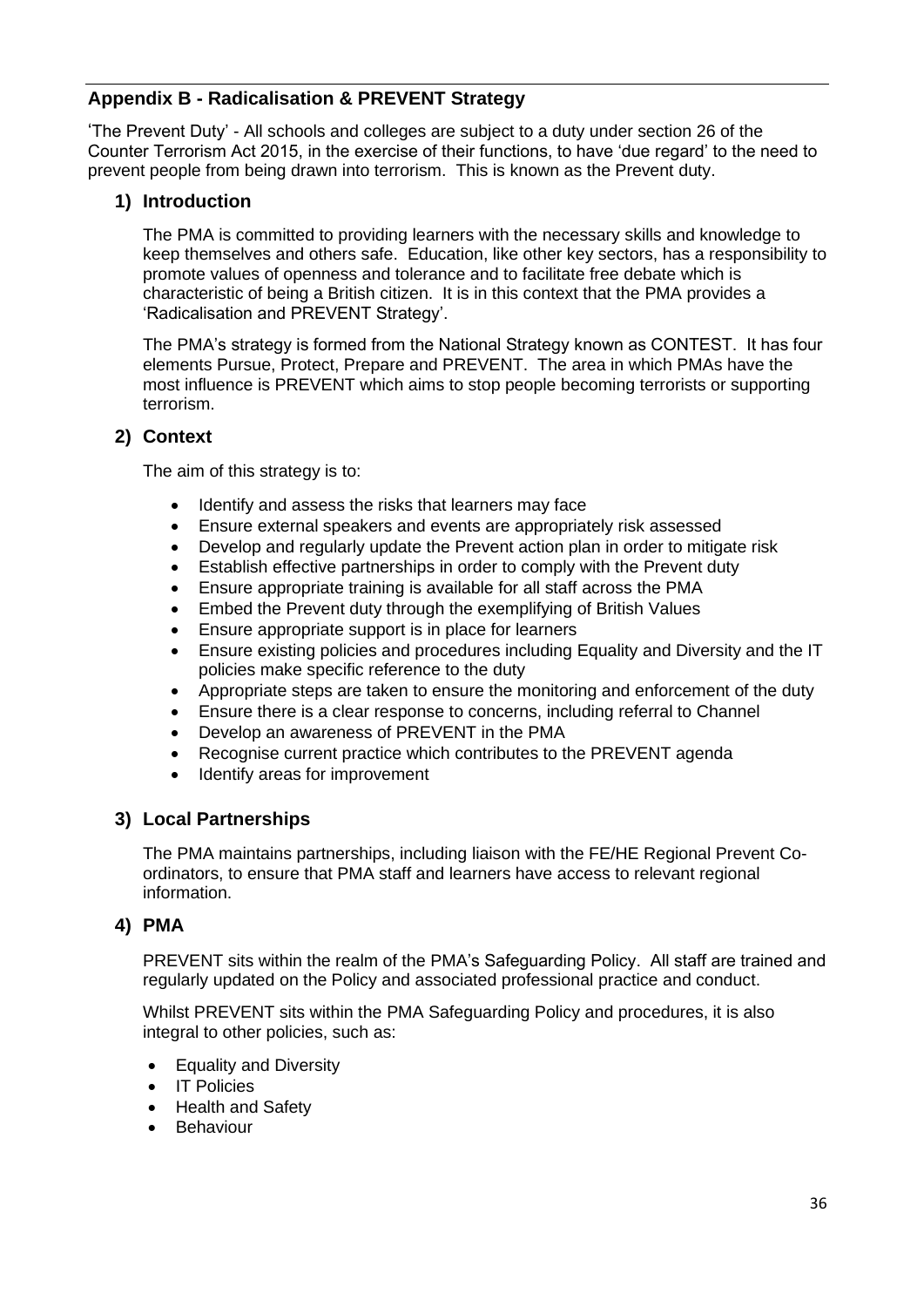Issues related to radicalisation are included in safeguarding reports

# **5) Staff**

All staff receive awareness training on an on-going basis ensuring that they are up to date with PREVENT matters.

All staff are responsible for responding appropriately to learners with challenging and inappropriate behaviour. Staff will be supported and use the skills required to challenge appropriately, as part of this strategy.

# **6) Learners**

Learners will receive awareness training on radicalisation and how to protect themselves through the tutorial system. British Values are embedded and promoted throughout all aspects of learners programmes at PMA.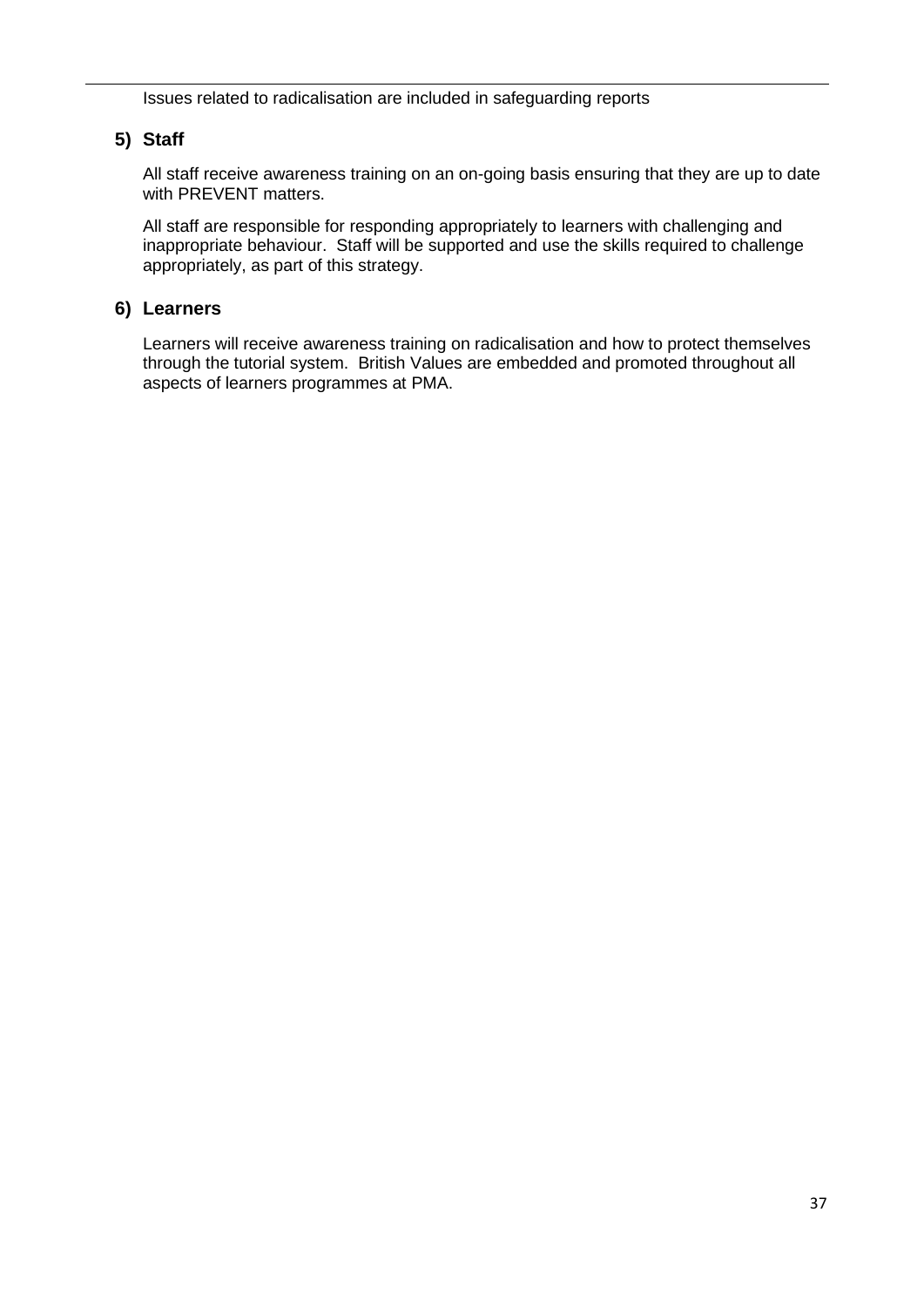# **Appendix C**

# **Keeping Apprentices Safe**

At PMA we take our responsibility to ensure the safety of our learners very seriously. We are committed to working with our employers and apprentices to create a fantastic learning experience, and to ensure the highest levels of apprentice safety and wellbeing.

# **Our Approach**

The PMA has a clear commitment to safeguarding which is overseen by a dedicated safeguarding team led by the Designated Safeguarding Lead, Head of Business Operations. As a team they promote and implement the Safeguarding Policy, ensuring it is reviewed regularly and acted upon.

Additionally, all members of staff working with apprentices are trained in safeguarding.

# **Employers Duty**

Employers have a duty to comply with all current and future UK legislation and statutory responsibilities. There is a particular expectation that an employer should take responsibility for an apprentice's welfare in the workplace and to also seek appropriate advice when they feel and apprentice may be a t risk in their personal lives.

We appreciate that for many organisations this can be a confusing and complex area. The following information is made available to employers and explains the different support PMA provides, and also some of the ways in which employers can incorporate information into their current internal procedures.

# **17.1. Safeguarding**

Safeguarding is the overarching term used to describe the protection of the health, wellbeing and human rights of individuals. Under legislation, all parties involved in an apprenticeship have to take reasonable action to minimise risks to apprentices. This includes aspects of the apprentice's experience, both in and outside of the workplace, as well as during attendance at PMA.

Many areas are considered to fall under the definition of safeguarding, including:

- Abuse (emotional and physical)
- Bullying (including online)
- Discrimination
- Forced Marriage
- Mental Health
- Neglect and Self-Harm
- Radicalisation and Extremism

#### **The PMA's Role:**

- Ensure that employers are aware of their safeguarding obligations, through guidance and training.
- Ensure apprentices have an awareness of safeguarding and understand how to access PMA support services.
- Provide safeguarding training for all PMA employees working with apprentices
- Ensure PMA staff working with young and vulnerable people are subject to an enhanced Disclosure and Barring Service check.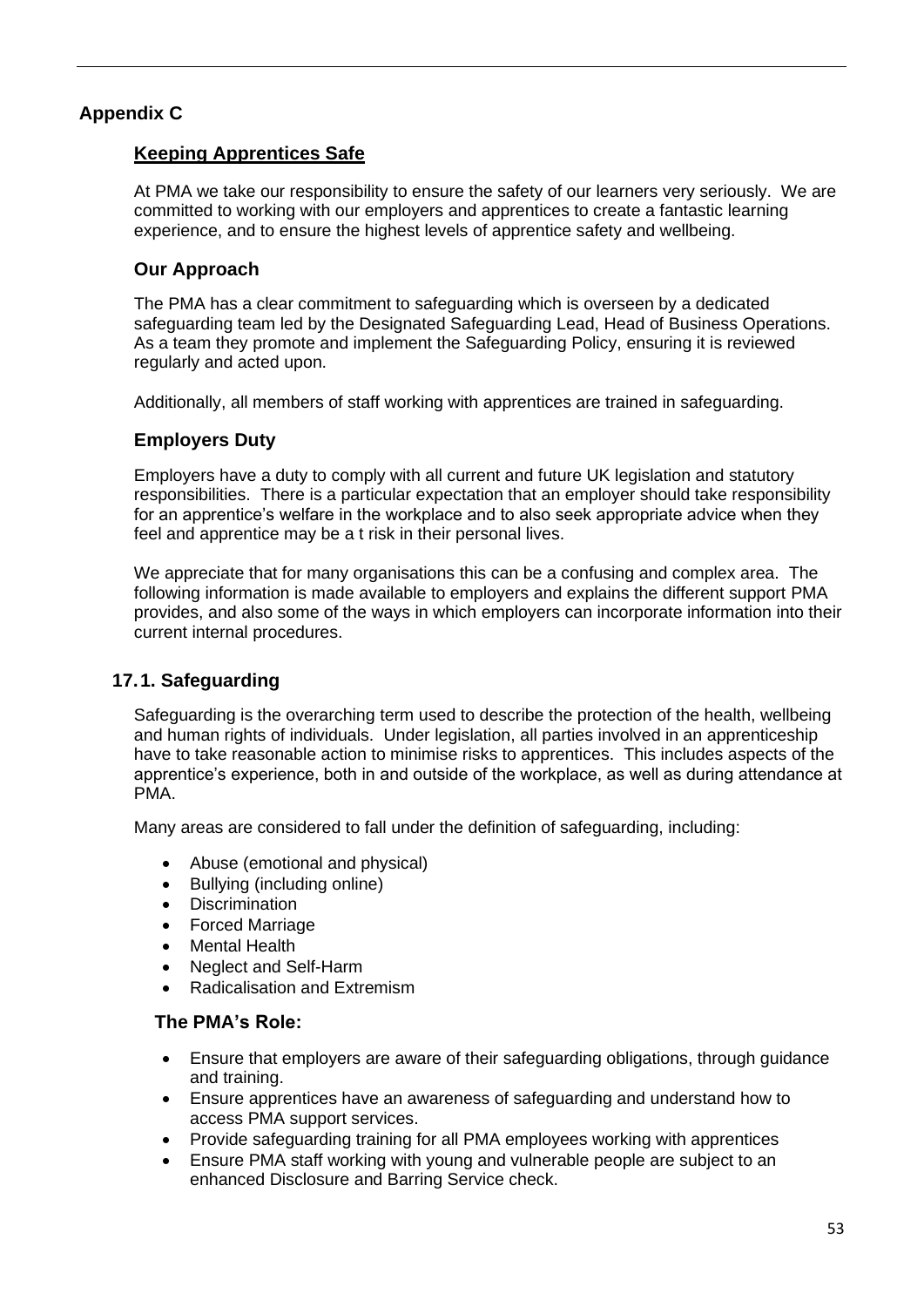• Maintain open channels of communication with each employer. Apprentices may act very differently depending upon their environment and may feel more comfortable discussing sensitive issues with different people.

# **The Employer's Role:**

- Familiarise themselves with relevant government legislation.
- Take appropriate steps to understand what safeguarding means in practice at their organisation, in the context of the responsibilities they have for the people they employ.
- Ensure that any staff working with apprentices in a position of trust are appropriate for the role and do not present any danger or threat.
- If possible, coordinate safeguarding across an organisation.

# **18.2. Prevent**

As part of the Terrorism and Security Act 2015, providers are required to pay 'due regard to the need to prevent individuals from being drawn into terrorism'.

There is no single way of identifying a person who may be vulnerable to extremist ideology and it is often the culmination of a number of influences. These can include family, friends or relationships they have made online. Extremism can include non-violent action.

All apprentices studying on a programme at PMA will be expected to attend a compulsory session in which these issues will be covered.

# **The PMA's Role**

- Provide relevant training for PMA staff so that they understand the obligations the PMA has under the Prevent Duty and how to manage risks and concerns.
- Have clear procedures in place so that any concerns can immediately be brought to specialist attention.
- Provide a forum for apprentices to explore these matters.
- Provide a contact for any information regarding the Prevent duty.
- Ensure apprentices are able to express views in non-extremist ways and create an environment and encourages respectful free speech.

# **The Employer's Role**

- Demonstrate a commitment to the principles that underpin the Prevent Duty
- Seek specialist support if any concerns are raised.

# **19.3. British Values**

An important part of Prevent is also the promotion of British values. These are the norm that shape our society and which are enshrined in law, through legislation such as the Equality Act 2010.

British values are described as:

- Democracy
- The rule of law
- Individual liberty
- Mutual respect
- Tolerance for those with different faiths and beliefs

Apprentices are encouraged to explore ideas in a context where these values are recognised and respected.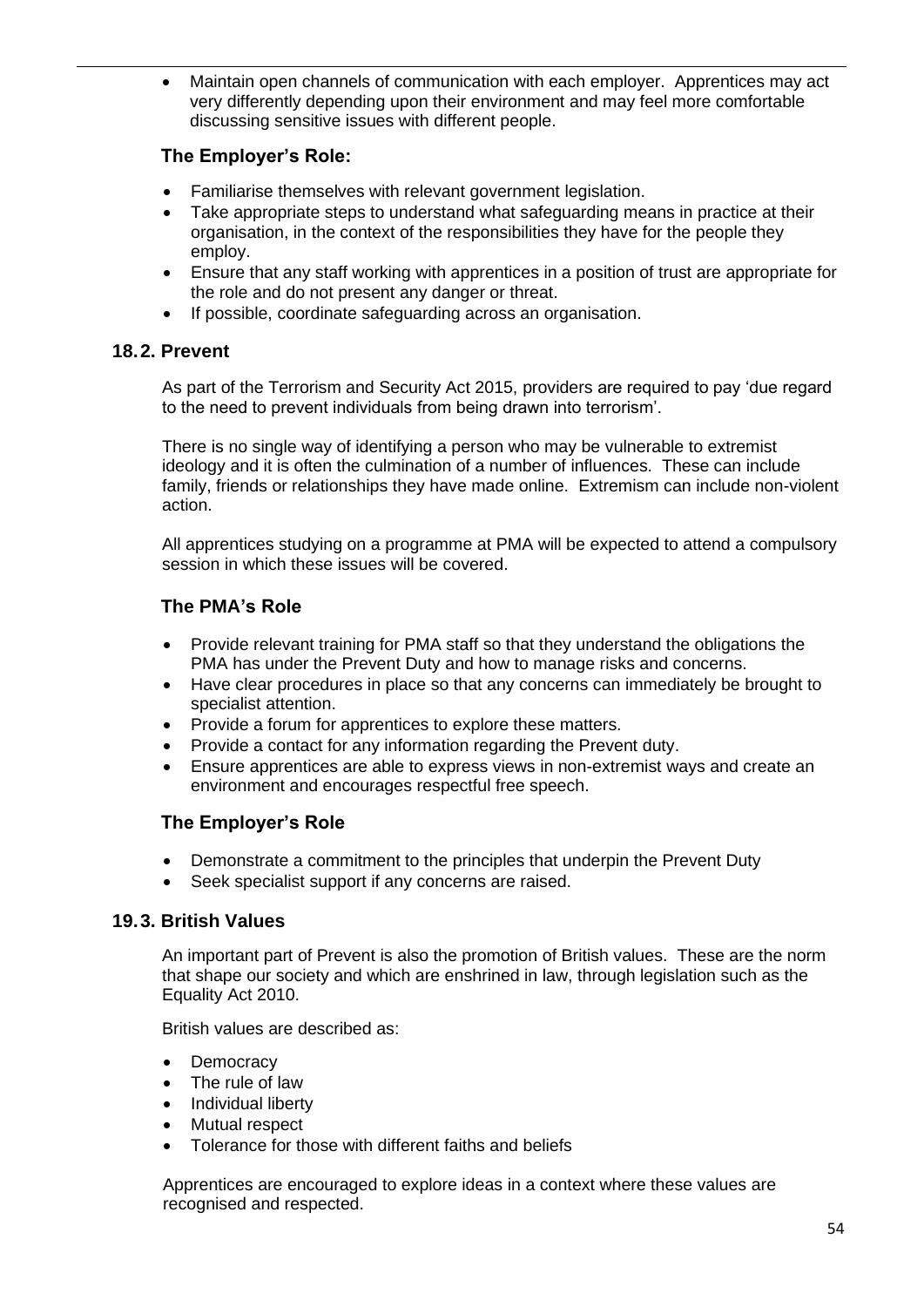# **The PMA's Role**

- To promote British values throughout an apprentice's programme
- Provide a dedicated programme of study which defines and explores British values and how they influence our society.
- Create opportunities for apprentices to apply their learning to relevant situations and contexts.
- Encourage apprentices to respect each other and their differences, including with regard to protected characteristics outlines in the Equality Act 2010.

# **The Employer's Role**

- Demonstrate a commitment to British values
- Adhere to the requirements of the Equality Act 2010.

#### **4. Safeguarding in Practice**

The PMA is available to you as a resource and if you find that you need support managing a particular scenario please contact us. Some apprentices may feel more comfortable talking to someone outside of your organisation, so we will endeavour to be as transparent as possible with employers, while respecting the apprentices trust and adhering to PMA confidentiality policies. As always, if we feel a young person is at risk of harm we may need to break confidentiality, but this would be explained to the apprentice.

In many cases someone will not always seek help over a safeguarding issue, but there are common signs which can help you to recognise when things may go wrong.

Warning signs to consider:

- **Absence** Missing work or not turning up to work or planned reviews
- **Change in appearance**
- **Changes in behaviour and character -** becoming quiet or loud, aggressive or withdrawn.
- **Changes in emotional health -** crying, anxiety or low mood
- **Excessive alcohol consumption**
- **Physical injuries -** cuts or bruises
- **Poor living conditions**
- **Self-harm**
- **Use of drugs**
- **Withdrawing from certain activities** reluctance to go online, sudden changes in use of technology

It is important to stress that the existence of some of these characteristics is not a definitive sign that anything is wrong.

#### **5. Who to Contact**

#### **Stacey Chapman**

Designated Safeguarding Lead [Safeguarding@practicemanagersuk.org](mailto:Safeguarding@practicemanagersuk.org) 0330 111 6459

#### **Andrew Foster**

Deputy Safeguarding Lead [Safeguarding@practicemanagersuk.org](mailto:Safeguarding@practicemanagersuk.org) 0330 111 64